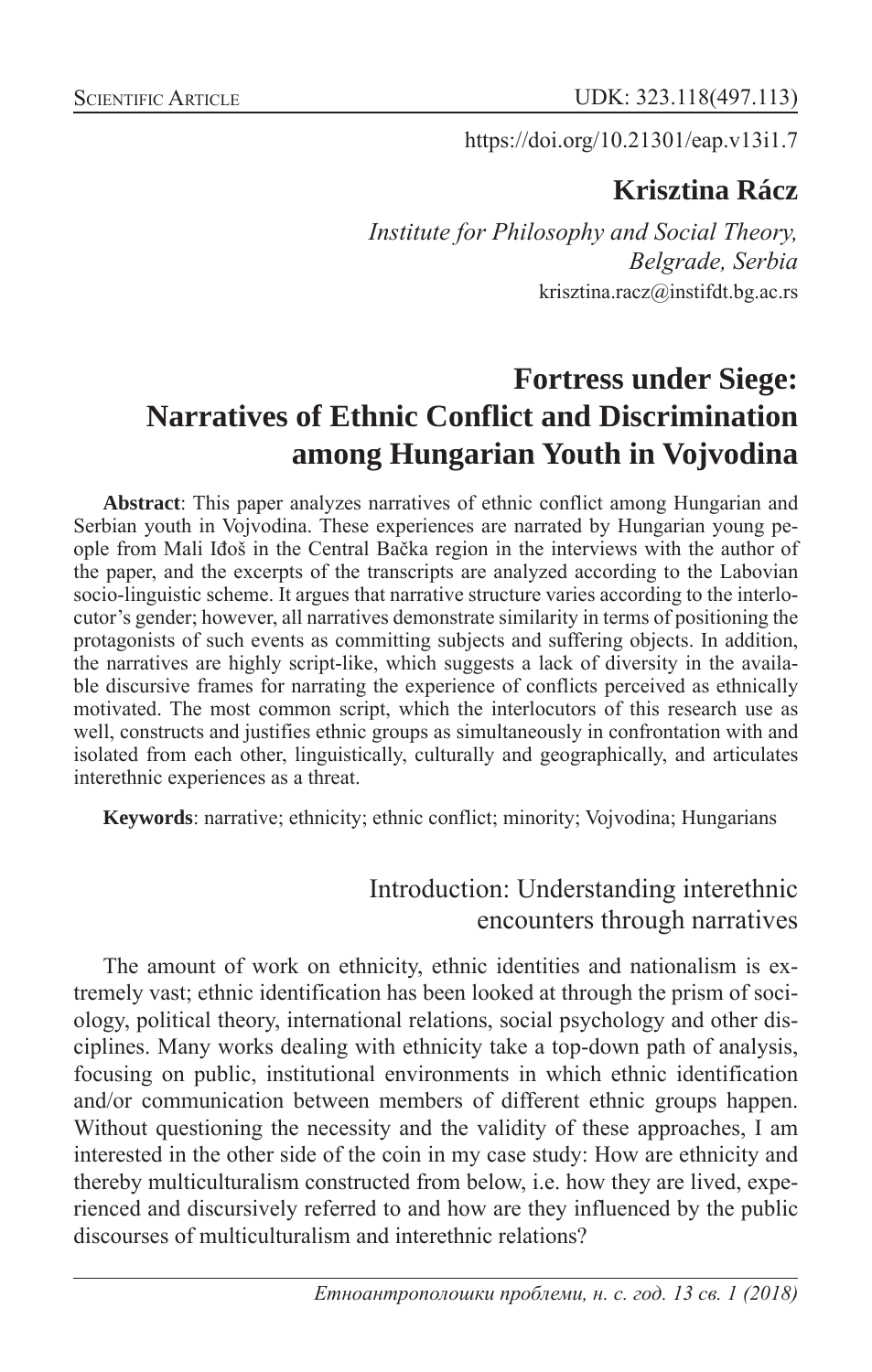I understand ethnic identity as

A cultural construct of collective belonging realised and legitimated through institutional and discursive practices; and as a site for material and symbolic struggles over the definition of national inclusion and exclusion (Fox/Miller-Idriss 2008, 536).

When we speak about identity formation, especially identity formation of young people in an environment such as Vojvodina that is understood as a "shifting space in which two *cultures* encounter one another" (Krupat 1992, 5), one would expect to find multiple, fragmented and strategic ethnic identification; yet, what it often encountered on the ground is that ethnic identification of minority young people is still relatively solid and ethnic homogeneity is salient (Badis 2008).

The notion of multiculturalism in Vojvodina is generally taken for granted and perpetuated without questioning the concept, often posited as an ideal to be strived for. Rather than portraying it descriptively or normatively, I focus on the relationship between individual experiences and the social discourses of multiculturalism. In this sense, in Geertz's (1973) words, what I look for is the system of conceptions expressed via discourse and action by which my interlocutors construct their own and others' ethnic identities. In particular, I explore the narrative constructions of ethnically motivated conflicts that play a crucial role in the process of experiencing ethnicity among young Hungarian people in Vojvodina.

Narratives are broadly understood as stories; their composition is similar to that of a fable (Ricoeur 1992). Given that, the concept of a story exists universally in the human mind and that "telling stories is one of the significant ways individuals construct and express meaning" (Mishler 1986, 67), the main function of narratives is to provide unity and coherence to human experience. In a socio-linguistic definition of the personal experience narratives (PEN), developed by Labov (Labov 1976; 1999; Labov and Waletzky 2003), narratives are understood as "one method of recapitulating past experience by matching a verbal sequence of clauses to the sequence of events which (it is inferred) actually occurred" (Labov 1999, 225). The two main features of narratives of personal experience are hence their orientation towards the past and their temporal order. They contain at least two narrative clauses that describe the complicating action (that answer the question "then what happened?"). However, narratives may contain other elements too: an abstract, an orientation, an evaluation, a resolution and a coda. They answer the questions "what was this about?", "who, when, what, where?", "so what?" and "what finally happened" respectively, while the purpose of the coda is "signaling that the narrative is finished" (Labov 1999, 229). In other words, the abstract is a summary of the story to be elaborated in the complicating action, the orientation identifies the time, the place, the actors and their activities in the story, the evaluation is "used by the narrator to indicate the point of the narrative, it's raison d'être: why it was told, and what the narra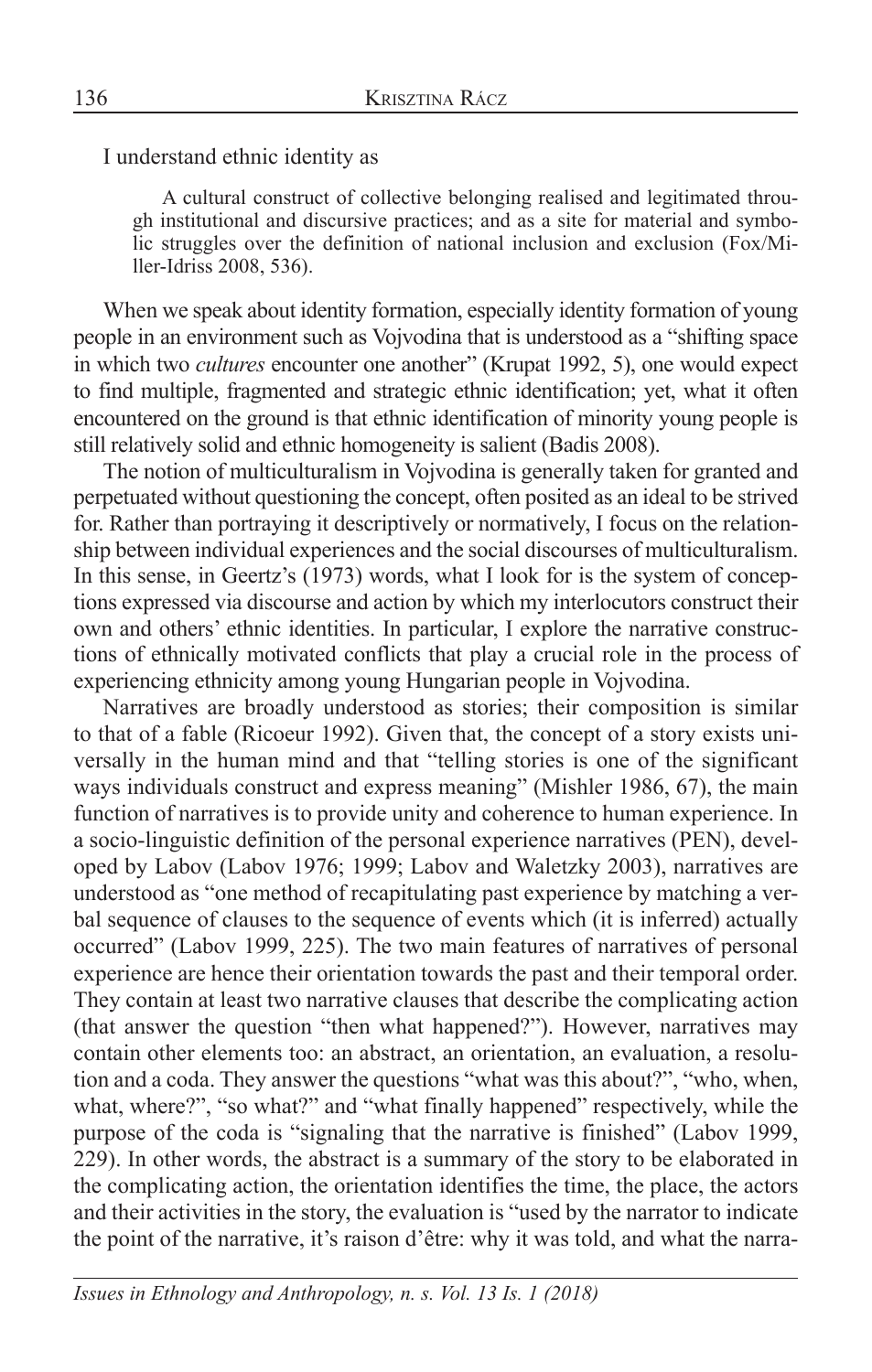tor is getting at" (Labov 1999, 231), and finally the result is the marking of the termination of the series of events.

Labov developed his understanding of narratives by conducting sociolinguistic interviews. Thus his conceptualization of narratives has been criticized mainly for providing a highly idealized understanding of the interview situation where the researcher does the asking and the interlocutor does the talking, without taking into account the interactive nature of this communication (Polanyi 1979; Schegloff 2003). While I see this criticism as well-grounded in most cases, I argue that the type of narratives analyzed in this paper is in its structure close to the "ideal type" of personal experience narratives that may occur in interviews, which actually require prompting by the researcher and reacting to these prompts within the context of the interview situation. I have conducted around 30 semi-structured interviews with Hungarian male and female young people aged between 15 and 18 in Mali Iđoš, in public places such as cafes or at interlocutors' homes. I was living in the village for a year in 2013 and 2014, thus the interviews conducted were complemented with and based on broader ethnographic data that I collected through participant observation and informal conversations. All interviews were conducted in Hungarian, the interlocutors' native language, transcribed and translated to English. The excerpts used in this article are taken from the English translation of the transcripts, following the logic that clarity of the arguments is best achieved if the quotes and their analysis are in the same language. While the context and the position of both the interlocutors and me as the researcher naturally have an effect on the interpretation, I have attempted to interfere as little as possible with their flow. The narratives elicited for the purposes of the research do not have a pretense of natural everyday speech; they are part of a semi-private discourse (Wodak et al. 2009) an interview situation entails, and they are interpreted as such.

#### Reporting on ethnic conflicts

The identification with an ethnic community is not only from within; its construction is also outward looking, defined by the ways its members interact with members of other communities: "my own identity crucially depends on my dialogical relations with others" (Taylor 1992, 4; see also Bakhtin 1981; Feischmidt 1997; Lindstrom 2003). In this paper, I single out one particular type of encounters and their discursive construction: that of conflicts with members of the majority ethnic group that are seen as ethnically grounded by interlocutors aged between 15 and 18 from Mali Idoš/Kishegyes<sup>1</sup>, a village in Central

<sup>&</sup>lt;sup>1</sup> I use both the Serbian and the Hungarian name of the village in the paper. As with other place-names such as Subotica/Szabadka or Feketić/Bácsfeketehegy, I use the Serbian name in the text and the Hungarian name when quoting interlocutors.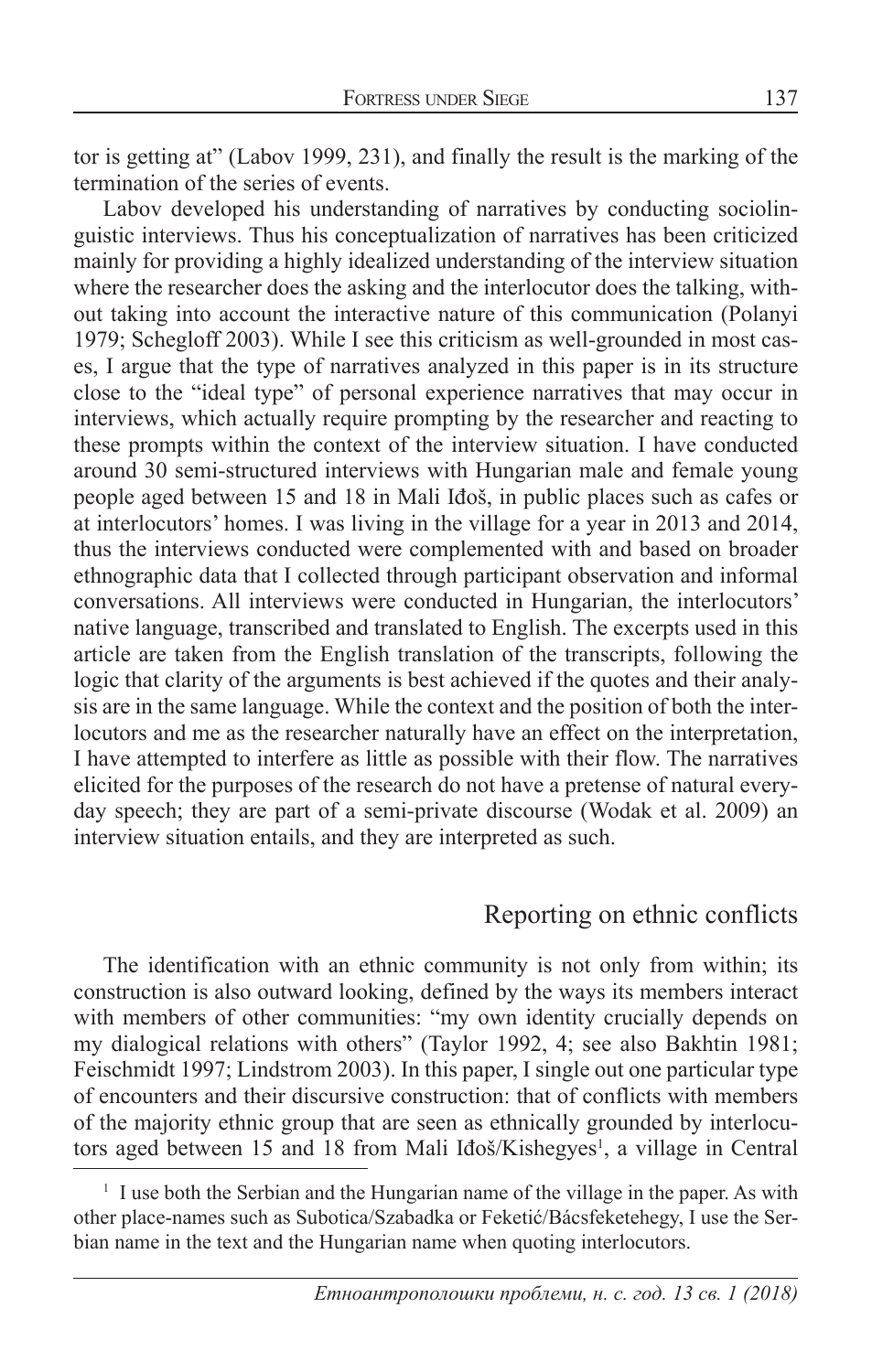Bačka. The municipality is comprised of Mali Iđoš, with a majority Hungarian population; Lovćenac, inhabited by mainly Montenegrins; and Feketić, with an ethnically mixed population.2 Interethnic encounters in Mali Iđoš are thus often limited to communication with non-Hungarians outside the village, in the municipality, in Bačka Topola and Subotica, where most young people attend secondary school. In the village, communication with non-Hungarians mostly happens on the rare occasion of interacting with Serbs, most of whom or whose parents settled as refugees and IDPs in the 1990s from Croatia and Bosnia and Herzegovina, Roma and Egyptians, who moved to the village in the recent years from Kosovo. Starting secondary school and moving to Subotica (students who go to school to Bačka Topola commute there on a daily basis and their interethnic experiences are mainly restricted to the school), attending events such as theatre performances, concerts, going out to bars and cafes, etc. in an ethnically more varied and larger town,<sup>3</sup> are important milestones in the ethnic experience of young adults from Mali Iđoš, as these are the places where they are first confronted with a multiethnic environment and the need to communicate with members of the majority ethnic group. Adolescence is also the period in which interethnic conflicts most often occur.

In the period of 2003 and 2004 the Committee for Interethnic Relations of the Vojvodina Assembly reported 178 ethnic incidents, and in 82 of these Hungarians were the victims. In 2004 and 2005, on the other hand, Vojvodina Hungarian politicians claimed that there were 600 ethnic incidents suffered by Hungarians. After 2005, when due to international pressure a committee was set up to investigate such incidents in Serbia and Montenegro, their number fell drastically. However, incidents based on ethnic grievances have continued to happen in Vojvodina. Collecting data on them is a difficult task, given that many instances of conflict that are perceived as having an ethnic dimension remain unreported and because the difficulties in defining the ethnic nature of the conflicts. For this reason, an investigation of the actual experiences and their narration is crucial for understanding interethnic relations in Vojvodina.

Incidents with an ethnic dimension among Serbs and Hungarians have been a frequent subject in the media, especially during the early-2000s – the period when the interlocutors were in their early teens. The Hungarian media in Vojvodina, especially the daily *Magyar Szó*, was more prone to report on such

<sup>&</sup>lt;sup>2</sup> In 2011 the municipality of Mali Idoš had 28,287 inhabitants, of which 19,117 were Serbs, 7,460 Hungarians and 1,956 Montenegrins (Stanovništvo prema nacionalnoj pripadnosti i polu, po opštinama i gradovima 2012).

<sup>&</sup>lt;sup>3</sup> The population of the Subotica administrative area, including the city of Subotica and suburban settlements, according to the 2011 census is composed of 50,469 (35.65%) Hungarians, 38,254 (27.02%) Serbs, 14,151 (10.00%) Croats, 13,553 (9.57%) Bunjevci and 3,202 (2.26%) Yugoslavs (Stanovništvo prema nacionalnoj pripadnosti i polu, po opštinama i gradovima 2012).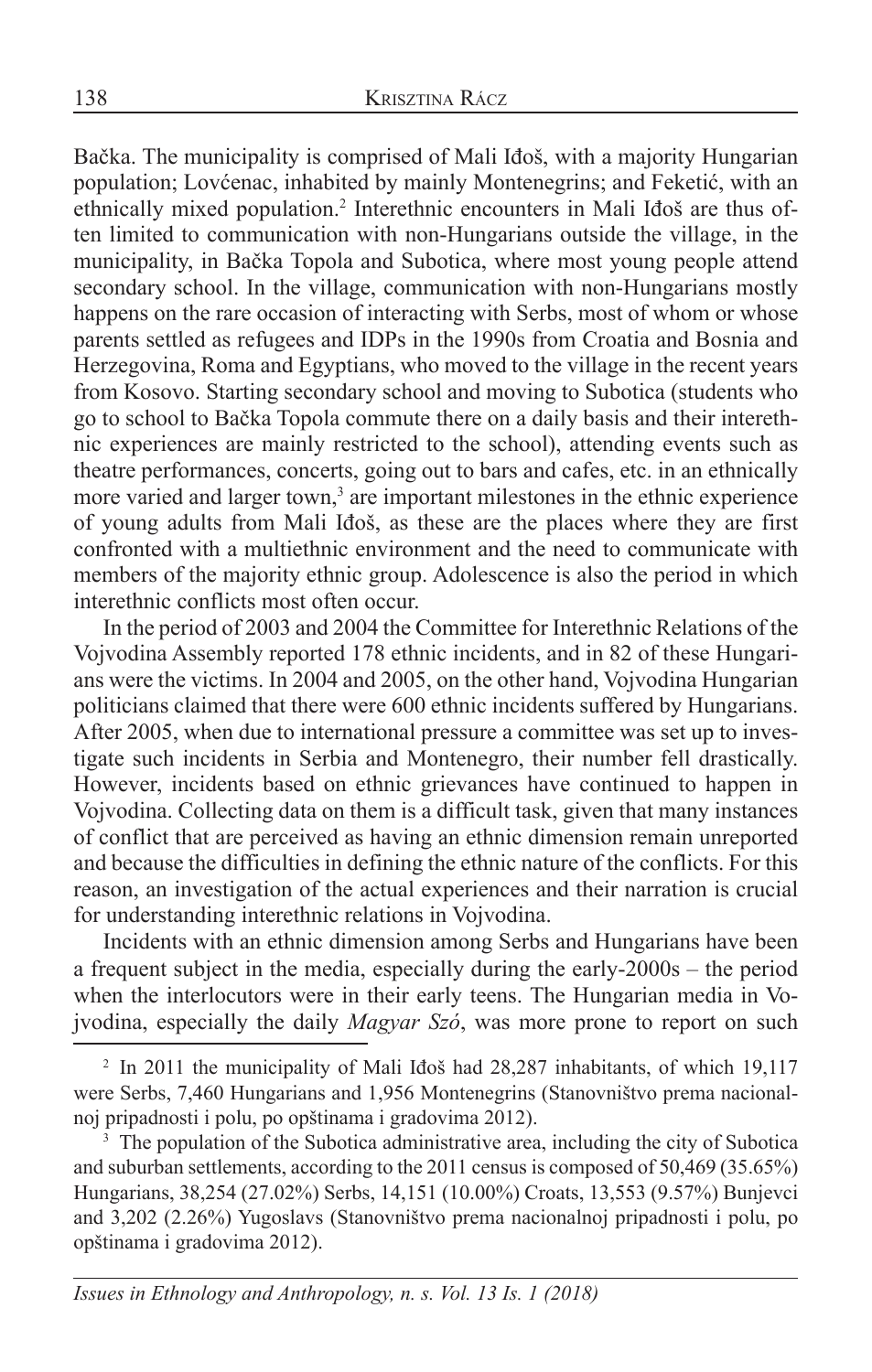events than Serbian media. There are articles on the issue in Serbian as well, but most of them quote state or provincial officials who portray the ethnic nature of the incidents as exaggerations and/or the construction as such by Hungarian political elites, and go onto deny bad interethnic relations in Vojvodina (Jevtić 2004) or question the ethnic nature of the incidents (B.M. 2013). Hungarian news reporting, on the other hand, emphasizes the ethnic character of the incidents, characterizing them as "Hungarian bashing" (*magyarverés*), and decrying the lack of adequate measures taken by the police and other responsible authorities (Diósi 2008; Szojánovity 2009; 2013; Góbor 2010; Fehér 2013). A common element of both Serbian and Hungarian media reporting of this type of event has been the emphasis on the fact that the responsible subjects originated from elsewhere, not Vojvodina, suggesting that it is their upbringing and lack of experience in a multicultural environment that has led to such behavior.

Though the media makes a clear distinction between autochthonous Serbs and Serbs who (or whose parents or grandparents) arrived to Vojvodina some time in recent memory (after World War II, during the wars in Croatia and Bosnia and Herzegovina or during the conflicts in Kosovo), this differentiation is present in scholarly literature as well. In their quantitative study on interethnic difference, Radivojević and Vučević (2008) also differentiate Serbs based on their length of residence in Vojvodina and find that the length of the family's stay in Vojvodina correlates with the positive attitude towards interculturalism. Vékás (Vékás 2008) and Gábrity Molnár (Molnár 2008) also claim that enhanced re-settlement of Serbs from other parts of the country to Vojvodina has led to sharpened conflicts between Vojvodinians, especially minorities and those who or whose parents grew up elsewhere, an explanation based on different familial and political socialization of the two ethnic communities (Krek 2016).

Temerin, a town some 20 km from Novi Sad, occupies a special place in narratives of Serbian-Hungarian conflict. The "ethnic hierarchy" (Nagy and Tátrai 2013) of the place has changed dramatically in the 1990s with the arrival of refugees and IDPs from Croatia and Bosnia and Herzegovina.<sup>4</sup> Academic literature on ethnic conflicts in Vojvodina therefore often focus on Temerin (see Ilić and Keveždi 2012; Marković 2013; Nagy and Tátrai 2013; Ristić, Nagy and Kicošev 2013; 2013a) and explain ethnic conflicts with various demographic, historical-political and socio-economic factors. However, interlocutors of these studies are quoted as attributing ethnic conflict to youth being influenced by alcohol and drug use rather than nationalism (Ilić and Keveždi 2012), which

<sup>4</sup> While in 1991 the percentage of Serbs and Hungarians in the municipality Temerin, comprising of Temerin, Sirig and Bački Jarak (the latter two having had a Serbian majority population for decades) were 52.7% and 38.7% respectively, according to the 2011 census this ratio changed to 67.6% and 26.4% (Stanovništvo prema nacionalnoj pripadnosti i polu, po opštinama i gradovima 2012; Marković 2013; Nagy and Tátrai 2013).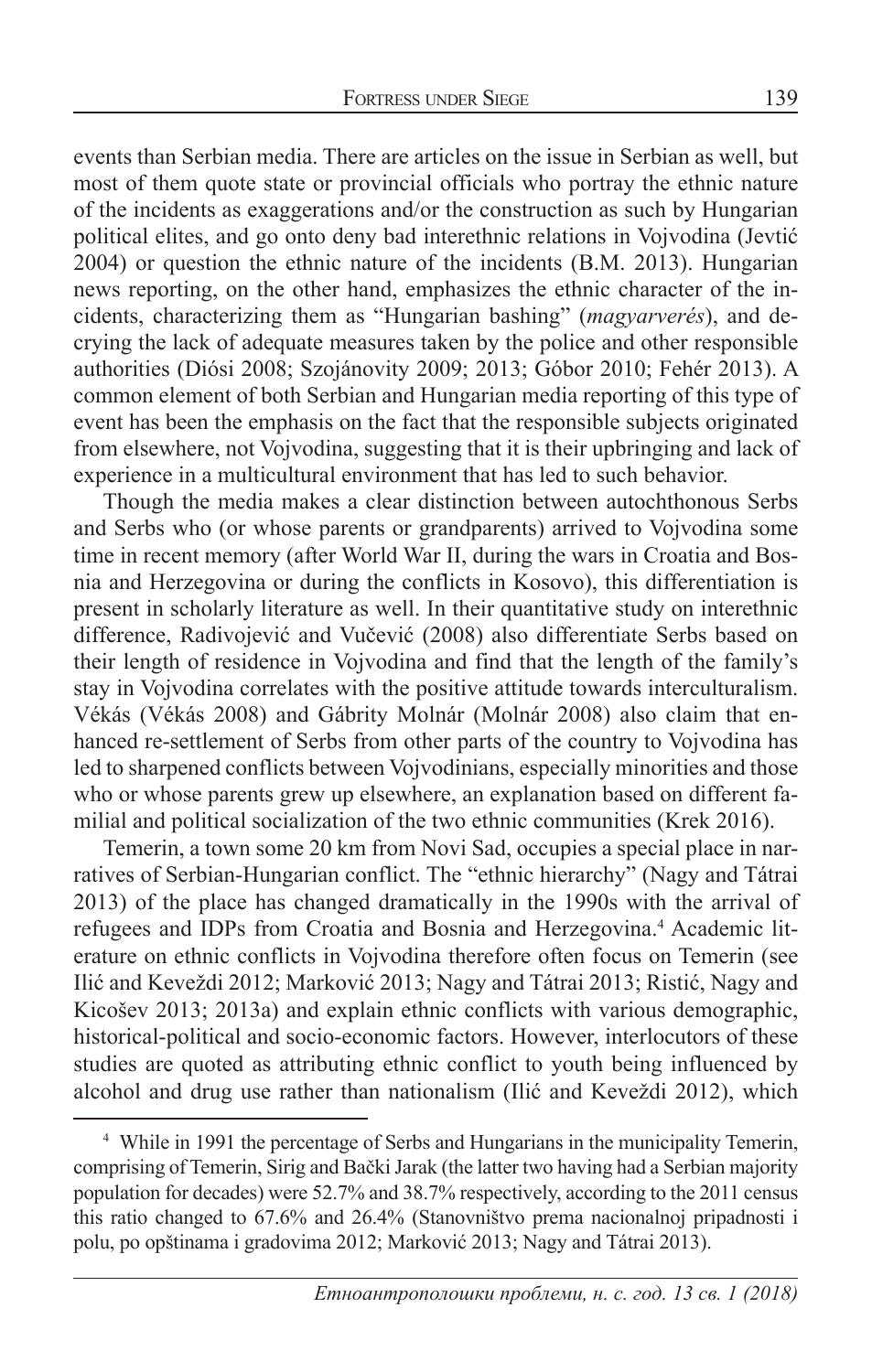is a normalization employed by interlocutors of both Serbian and Hungarian origin (Marković 2013). This type of mitigation is common in the narratives of similar incidents among young people from Mali Iđoš as well, especially female narrators. In general, parallel with Hungarian news reporting on ethnic incidents more bleakly than Serbian media, Hungarian youth evaluate interethnic relations to be worse than their Serbian peers (Krek 2016). Empirical studies among members of the Hungarian community in Temerin portray a sense of being in a disadvantaged position (Ilić and Keveždi 2012) and the blaming of ethnic incidents on ethnic Others in an "us vs. them" framework developed on principles of ethnic and linguistic difference (Marković 2013; Krek 2016). This kind of differentiation is also crucial in the narratives of Hungarian youth from Mali Iđoš when they speak about their experience of ethnic incidents.

### Narratives of ethnic conflict

Talking about ethnic conflict or discrimination rarely happened spontaneously; any reference to this sensitive topic was usually introduced through my question asking if interlocutors had ever experienced discrimination that they perceived as related to their ethnicity. When asked this question, many informants told stories about conflicts with Serbian youth, whether their own encounters or those that had been recounted to them. In the following, I analyze two narratives, which I term the "square incident" and the "mass fight". Both these narratives were told to me by two discrete interlocutors, as it happened that I spontaneously interviewed two close friends who recounted these events to me, but on separate occasions.

Interlocutor (I): There are Serbs who make problems,/5 and it has happened to us in Szabadka / that we were merely sitting outside in the square / and they picked on us, / and they even took out a knife, / so there are horrible things . . . There was this case / that we were simply walking / and a Serbian guy with his girlfriend walked past us... / or overtook us, / and they were clapping, fooling around / and my friend just clapped after them once or twice, / and that one said something very rude back to her in Serbian, / OK, we didn't give it any significance, / we sat down there in the square.

Researcher (R): Was this at night?

I: No, it was during the day, in the afternoon. / And we sat at the Heroes' Square6 , / that's where we usually sit, / and after some thirty minutes he came back, / he brought two or three friends. / They weren't very dangerously looking, / but

 $5$  I use a dash ( $\ell$ ) to divide clauses. I understand a clause as an organizational unit containing its basic elements: the subject and the predicate.

<sup>&</sup>lt;sup>6</sup> I have heard the Square of the Victims of Fascism in Subotica referred to as the Heroes' Square by other Hungarian young people as well.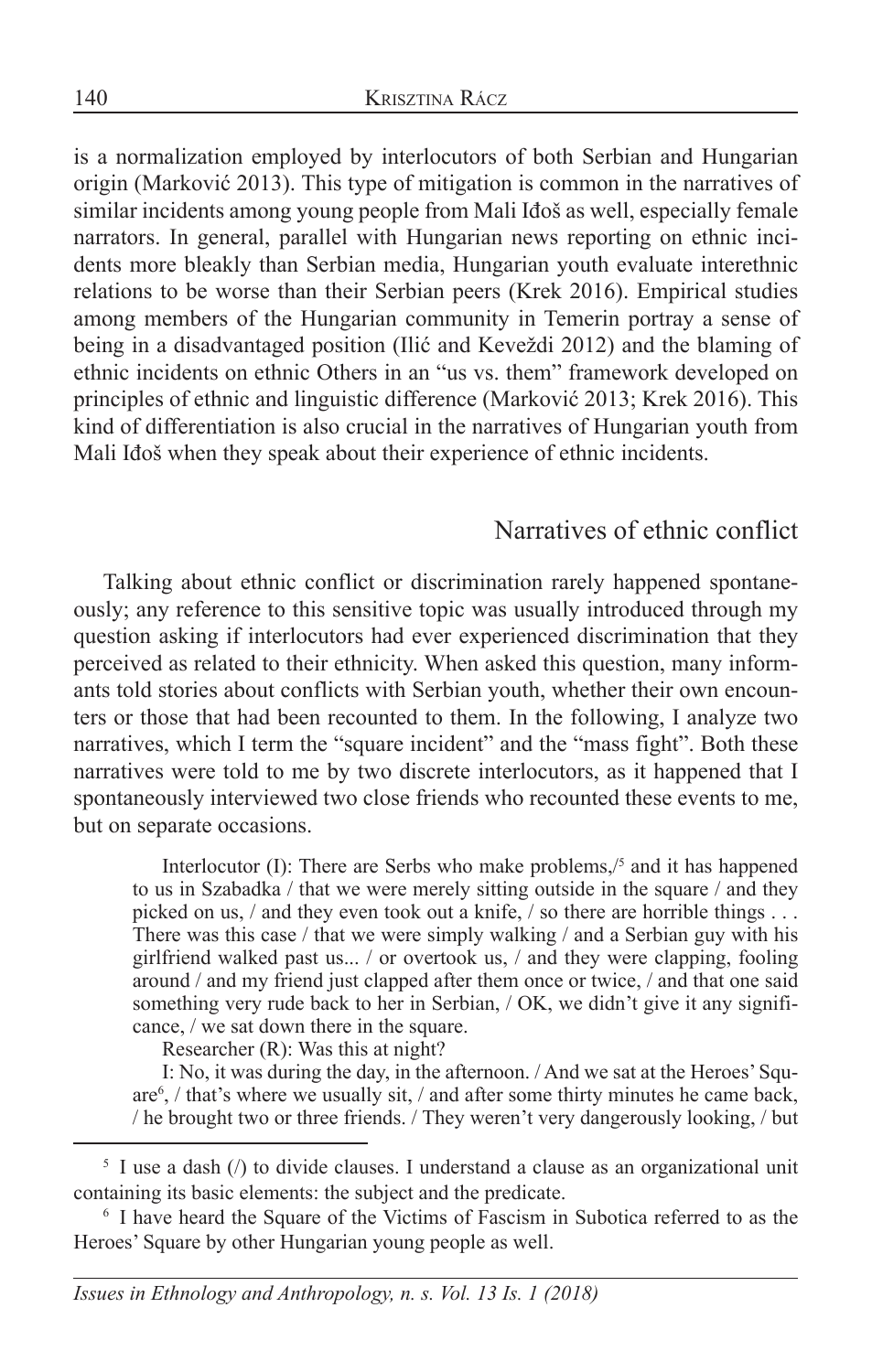they had a knife, / they took it out at once... / one of them took the knife out at once, / they really didn't want to let us go. /

R: Was he showing the knife? /

I: He was showing the knife, / I had a lighter in my hand, / and I also had a cigarette in my hand, / and he also commented on why I had the lighter, / then his friend calmed him down / [saying] that "OK, you see, he has a cigarette too, / he doesn't want to cause trouble with it", / but I was very nervous, / I didn't know what to [incomprehensible] / I was very angry / because we haven't done anything, / we didn't want any trouble, / we kept telling them that we have no problems, / [the Serbian group kept asking] "what's your problem, what's your problem?", / this is very typical. / And they didn't hurt us / because there were many people in the square, / it was daytime, / so obviously they didn't want trouble that much, / but for instance one of them kicked me / and they took my friend's cap and such things. / Well, my friend had his girlfriend there, / so as there was a girl, / they obviously didn't want to hit a girl / and they didn't want trouble that much, / so they walked away after a while, but... /

R: Just like that?

I: Well, we stopped them, / and the girls also tried to stop them / [saying] that "still, we are here, / don't make trouble", / and those who spoke Serbian better... / because we actually don't know Serbian either, / we were just telling them that "we have no problems, we have no problems", / but we couldn't talk to them normally. / And then we were talking in the square with the other young people, / [asking]"what do you usually do in such cases?" / and they said that [they do] nothing really / because there are some among them who are policemen's kids / and they ignore it, / so... and there are some among them who are crazy, / who are pronounced guilty / but they walk freely / and nothing can be done with them, so . . . / What's more, it happened that we were there / and there was a mass fight or I don't know what it's called, / but it was like the Serbs actually blasted the square / and ran into the Hungarians / and threw pebbles at them, / so it was very rough, so... / We just watched it from the far, / this was already evening, one of the evenings. / But it's the thing here as well that the Serbs are much more in solidarity with one another / and the Hungarians rather run away in these cases / because they don't help each other, / so in these cases usually they [the Serbs] always win. / So from that square the Hungarians have actually been chased away.

There are two chained personal experience narratives in the excerpt above. The interlocutor experienced the square incident as a participant, while in the mass fight he was an eyewitness. As an orientation of the narrative about the square incident, he specifies that it took place in Subotica, in the Heroes' Square, during the daytime, with the narrator, his group of friends and a group of Serbian youth as the main characters in the narrative. The narrator evaluates the events with the clause "so there are horrible things". The chain of clauses starts with "We were simply walking / and a Serbian guy with his girlfriend walked past us," and the adverb "simply" conveys evaluation and emphasizes that the narrator and his friends were not provoking violence. Apart from "simply", there are many other evaluative devices: "my friend *just* clapped", mitigating the action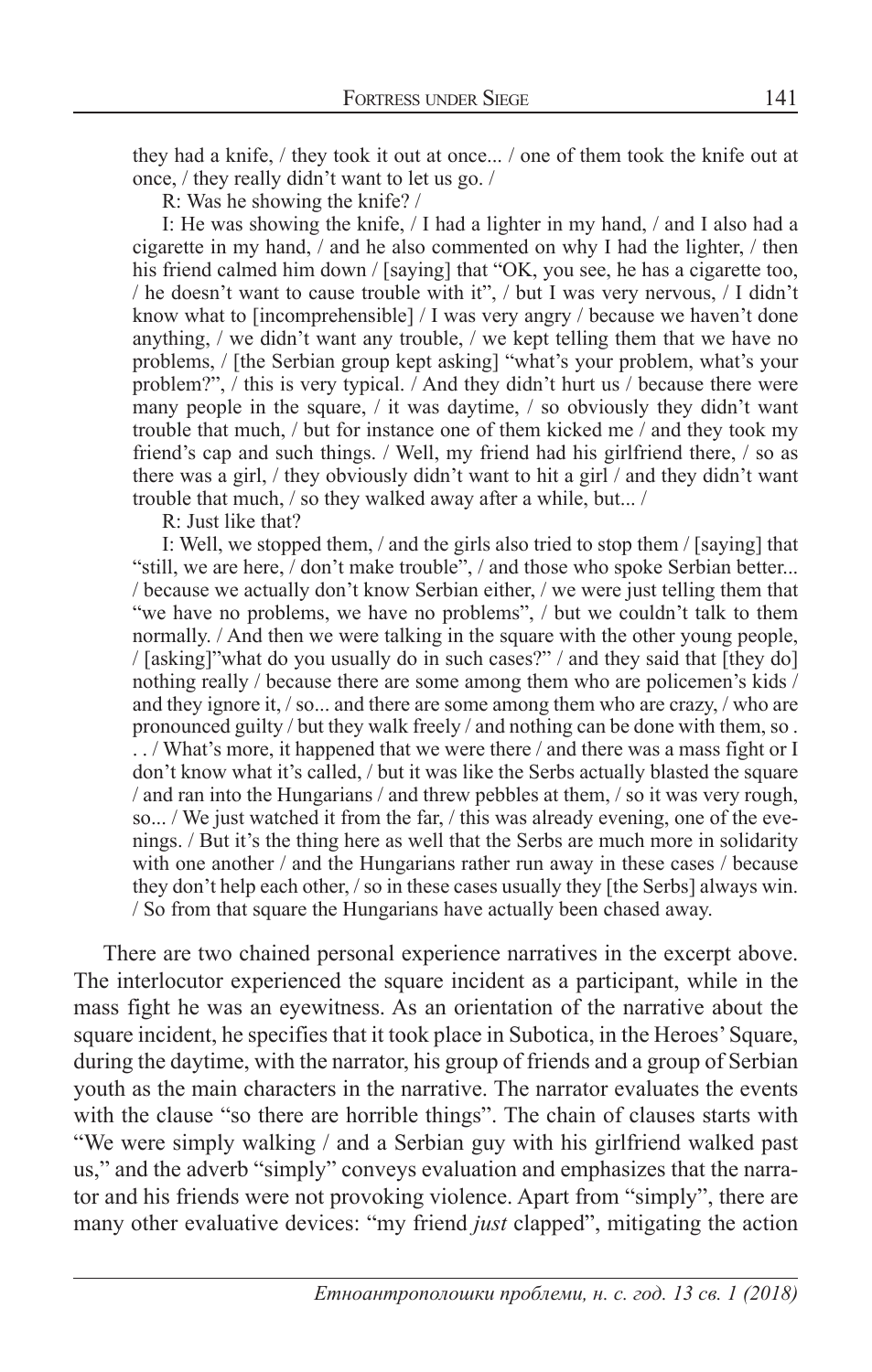that might be conceived as a provocation, "that one said something *very* rude back", emphasizing the offensive behavior of the member of the other group, "I was *very* nervous", "I was *very* angry", "we haven't done *anything*", "we didn't want *any* trouble", "we kept telling them that we have *no* problems", "this is *very* typical, emphasizing the narrator's emotive reactions of fear, anger and frustration. The time of the day (afternoon) is emphasized to portray the group of Serbian youth as troublemakers who would have caused even more trouble if the environment was more desolate and dark. The part of the complicating action, in which the interlocutor highlights that they kept repeating that they wanted no trouble, is both an orientation that is an attempt to inform the listener about the protagonists, and an evaluation: by referring to his group's lack of the knowledge of Serbian, the narrator gestures towards Hungarians' marginalized and powerless position in Serbia in general. This instance of indirect speech also serves to put the blame for the violence on the other group. The resolution of the sequence of events that produced the conflict starts with the clause "And then we were talking in the square with the other young people...", in which the members of the narrator's group and the other Hungarians, who were witnesses of the event, are presented as jointly evaluating that specific conflict and ethnic conflicts in general. When referring to what members of the eyewitness group said, the interlocutor uses indirect speech. He conveys his general assessment of interethnic relationships and about the characteristics of the ethnic groups in questions by claiming that "the Serbs are much more in solidarity with one another / and the Hungarians rather run away in this cases / because they don't help each other, / so in these cases usually they always win." With this, he also legitimizes avoidance of conflict as a social strategy, and implicitly criticizes his Hungarian peers for not being more unified and in solidarity with each other.

The narrative about the mass fight has a similar result and the same evaluation as that of the square incident narrative. The clause "we were there and there was a mass fight or I don't know what it's called" can be seen as both as abstract of the course of the mass fight and an orientation to the event in which the actors and the time are specified: the time is stated to be "evening, one of the evenings", while the location is the same as in the first narrative. The actors are "Serbians" and "Hungarians", two groups of young people. As in the square incident, referring to the actors as parts of ethnically defined groups throughout the narrative serves to unify them within the groups and apply dissimilation between the two groups. Conflict is constructed as an ethnic clash; the ethnic dimension is emphasized in various points of the narrative with ethnonyms ("Serbian" and "Hungarian"): "a Serbian guy", "the Serbs actually blasted the square and ran into the Hungarians", "the Serbs are much more in solidarity with one another and the Hungarians rather run away" and "the Hungarians have actually been chased away". The ethnicity of the participants of the conflict is not only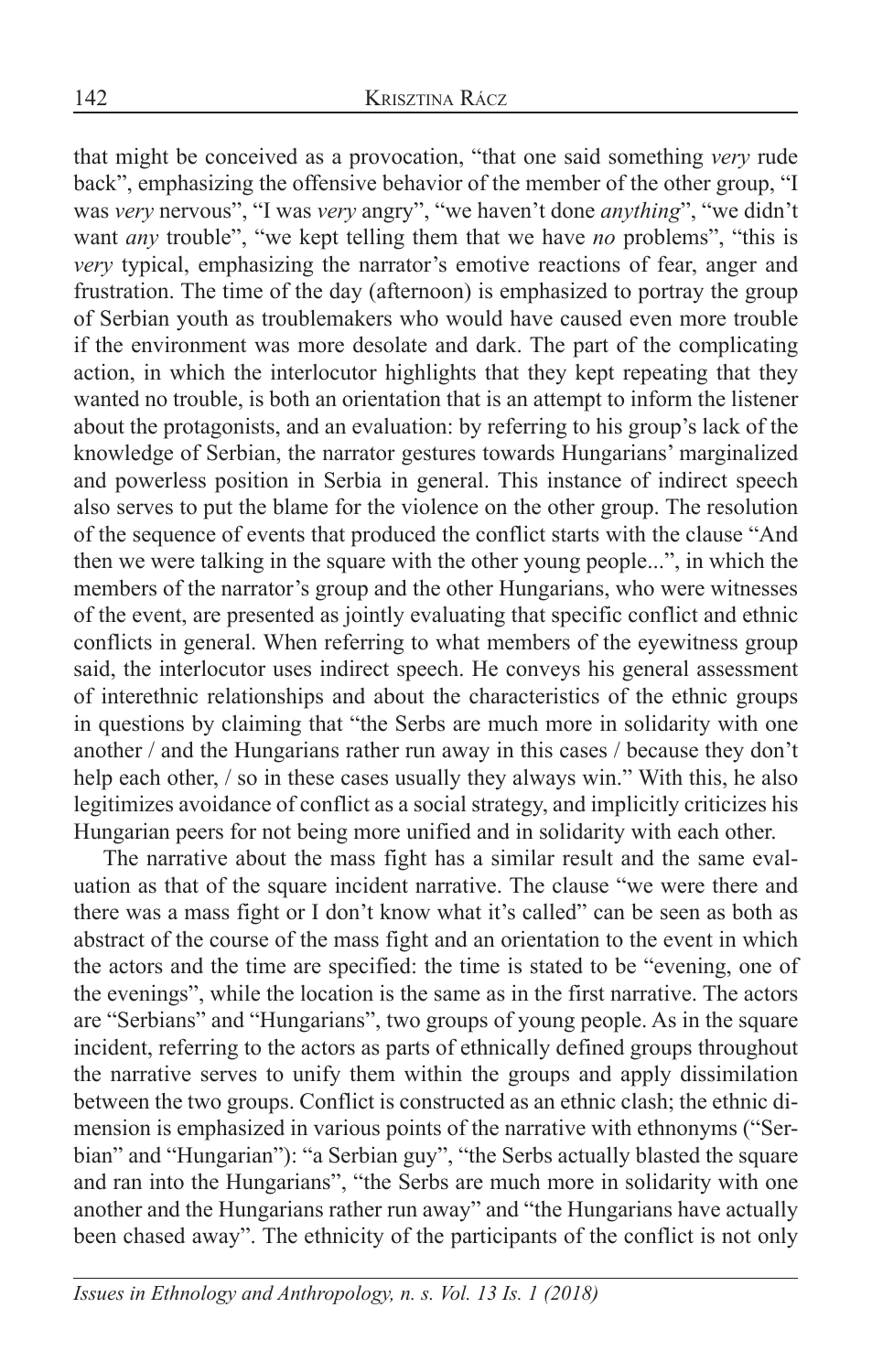foregrounded but it is, at least in the case of Serbs, equated with the language they speak. While the participants could have theoretically been Serbs, Croats, Bunjevac, Roma, Hungarians or of any ethnic belonging, the fact that they spoke Serbian among each other and to the group of Hungarian youth, including the interlocutor, is taken as a marker of their Serbian ethnicity.

In the square incident narrative, Serbs and Hungarians happened to be in the same location, whereas in the narrative about the mass fight, Hungarians are perceived as being in a public space that was suddenly raided by Serbs. The latter group is presented in the narrative as extremely violent, explicitly targeting the Hungarians who were present. In the square incident narrative, the events are narrated in terms of "us vs. them", while in the narrative about the mass fight, the interlocutor refers to the actors of the story in the third person plural, as "they" or by their ethnonym: "the Serbs" and "the Hungarians". This difference in positioning is prompted by the interlocutor's level of participation in the narrated events: while he was a participant in the first, he was an observer in the second: "it happened that we [he and his group of friends] were there". However, regardless of whether he was an active participant or a passive observer of the course of events, the interlocutor uses the narrative, particularly its evaluative devices, to draw more general conclusions about the nature of the relationship of Hungarians, and Serbs and about the "mentality" of the two ethnic groups as well as the level of solidarity among their members. The vocabulary throughout the narrative is used not only to differentiates between "us" and "them" but also to position the two groups as opposing each other: the choice of words resembles clashes, violence, conflict and opposing sides clearly marked in ethnic terms.

At the end of the narrative about the square incident, the interlocutor cites the group of Hungarians asking another group of Hungarian youngsters "What do you usually do in such cases?" The reported answer is that "nothing can be done with them" and an explanation as to why. By connecting members of the opposing group to the police, claiming some of them to be diagnosed mental patients and convicted criminals who "walk freely", the interlocutor assigns them an "untouchable" status. In the evaluative devices, the group of Hungarian youth are situated as innocent and incidental victims who were "*simply* walking" by, the interlocutor's "friend *just* clapped after them once or twice," they "didn't give it *any* significance", they "haven't done *anything*", they "didn't want *any* trouble", they "were *just* telling them that we [they] have *no* problems, we [they] have *no* problems" or, in the case of the second narrated event, they "*just* watched it from the far". By using adverbs that mitigate the actions and words of Hungarian actors, the interlocutor is ascribing a low level of agency to the in-group, members of which have few opportunities to assert their interests because "nothing can be done" against the other group. The power relations of the two parties are by no means equal, there is the party that "always win[s]" and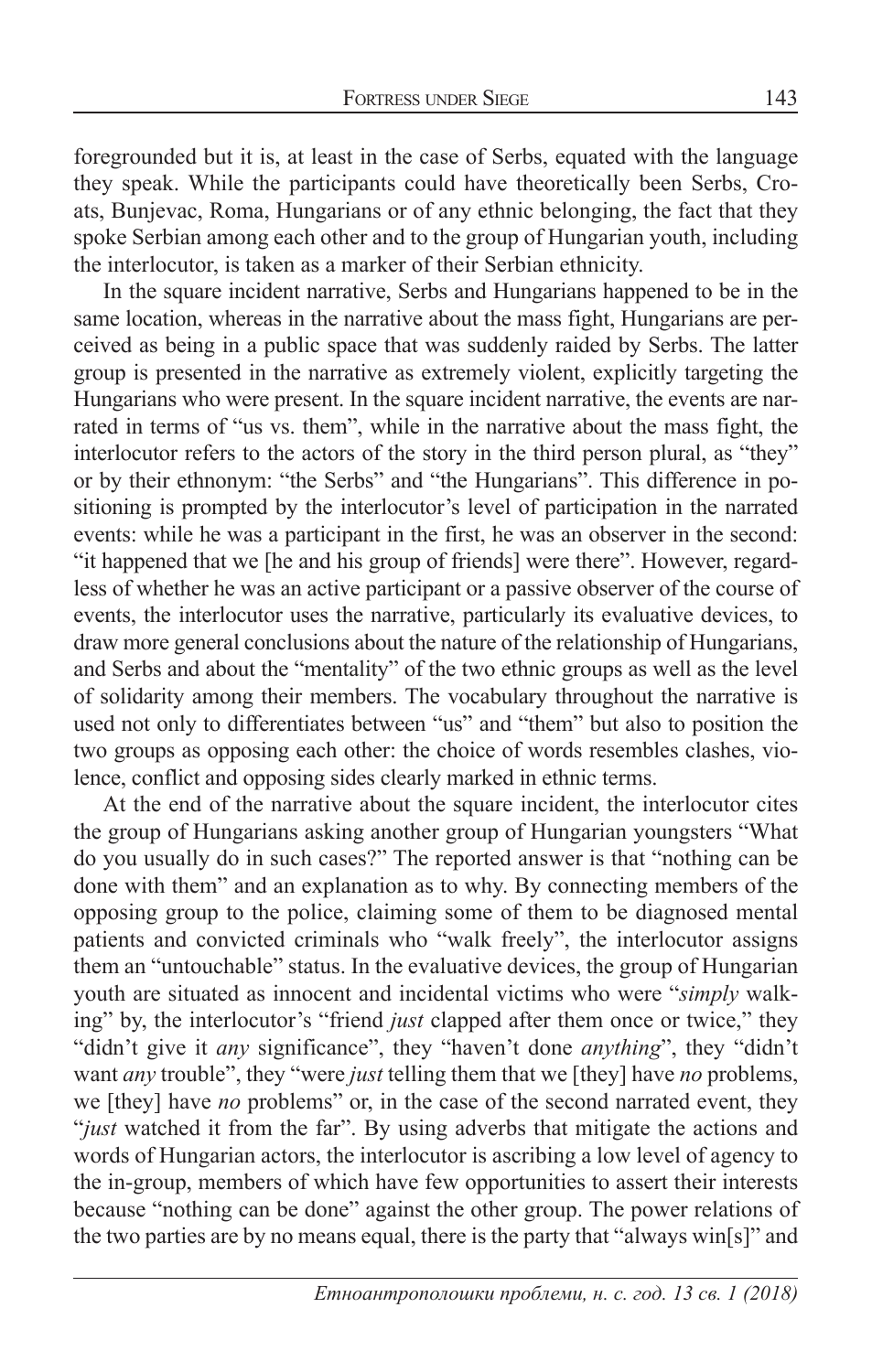the one that "run[s] away". Thereby, majority-minority relations are constructed as immanent, unchangeable and constraining for the minority. At the same time, victimization as a social strategy of the Hungarian group is used by the narrator, exemplified in describing them as passive subjects of the incident and with the final clause "Hungarians have actually been chased away."

The same two events, the square incident and the mass fight, are narrated by another male interlocutor, the friend of the previous narrator.

In spring there was another [incident], / I was there. / There were around thirty of us, / some fifty Serbs came, in the square. / There was everything. / Bricks were falling all around, / they were beating the girls, everything, / there was everything  $\ldots$  / We were in a square, the Square of the Victims of Fascism, / it's there where my circle of friends from Subotica gather. / There are quite a lot of us, usually fifteen to twenty. / We were just coming out of a store, to the square, / and there was a Serbian guy behind me, in a Serbian T-shirt . . . / He had a blue-white, or blue-red, I am not sure, Serbian flag on his T-shirt... / He was coming behind us / and started clapping. / There are three of us, / we take up almost the entire sidewalk, / but he's going / and he doesn't have space next to us. / I moved away a bit so that he gets by / but he is clapping, clapping. / And he almost pushed me aside with his shoulder, / he pushed me. / So I clapped at him back, that "it's nice of you". / In ten or fifteen minutes we got on the square, / we sat there, / waited for ten minutes, / I have already forgotten the whole thing / then the guy with the Serbian T-shirt comes with his two friends, / the girl wasn't there anymore, / and asks what I wanted. / Well, the end was very interesting... / They picked on Szabolcs<sup>7</sup> / only because he was holding a lighter in his hand, / because one can hit harder with a lighter, / there isn't such resistance and all, / eventually there was a lot of bullshit, / a pocket knife was taken out too, / and when he took off the cap from my head, / then I got really angry [incomprehensible] / He took off the cap from my head, / I already stood up, / I think I hit one of them / and the other was almost just about to stab with his pocket knife, / it was very interesting. / Then he stole my cap / and they ran away. / The other Hungarians were sitting there / and watching what I was doing and... and... / They weren't actually [my] close friends, just one group of friends. / And then they said: / "Does a cap mean that much to you?"

This interlocutor's first narrative is the one about the mass fight, in which a group of Serbs attacked his group of Hungarian friends. "In spring there was another incident" is the abstract of this narrative, "I was there. / There were around thirty of us" orients the listener to the location and protagonists, while the rest of the narrative is comprised of the complicating action. The repeated phrase "there was everything" serves as an evaluation to emphasize the large amount of violence and chaos caused by the group defined as the Serbs.

In the second excerpt, the narrative about the square incident, the actors and the place are given. Introducing one of the members of the opposing group as a

<sup>&</sup>lt;sup>7</sup> The name has been changed to a pseudonym.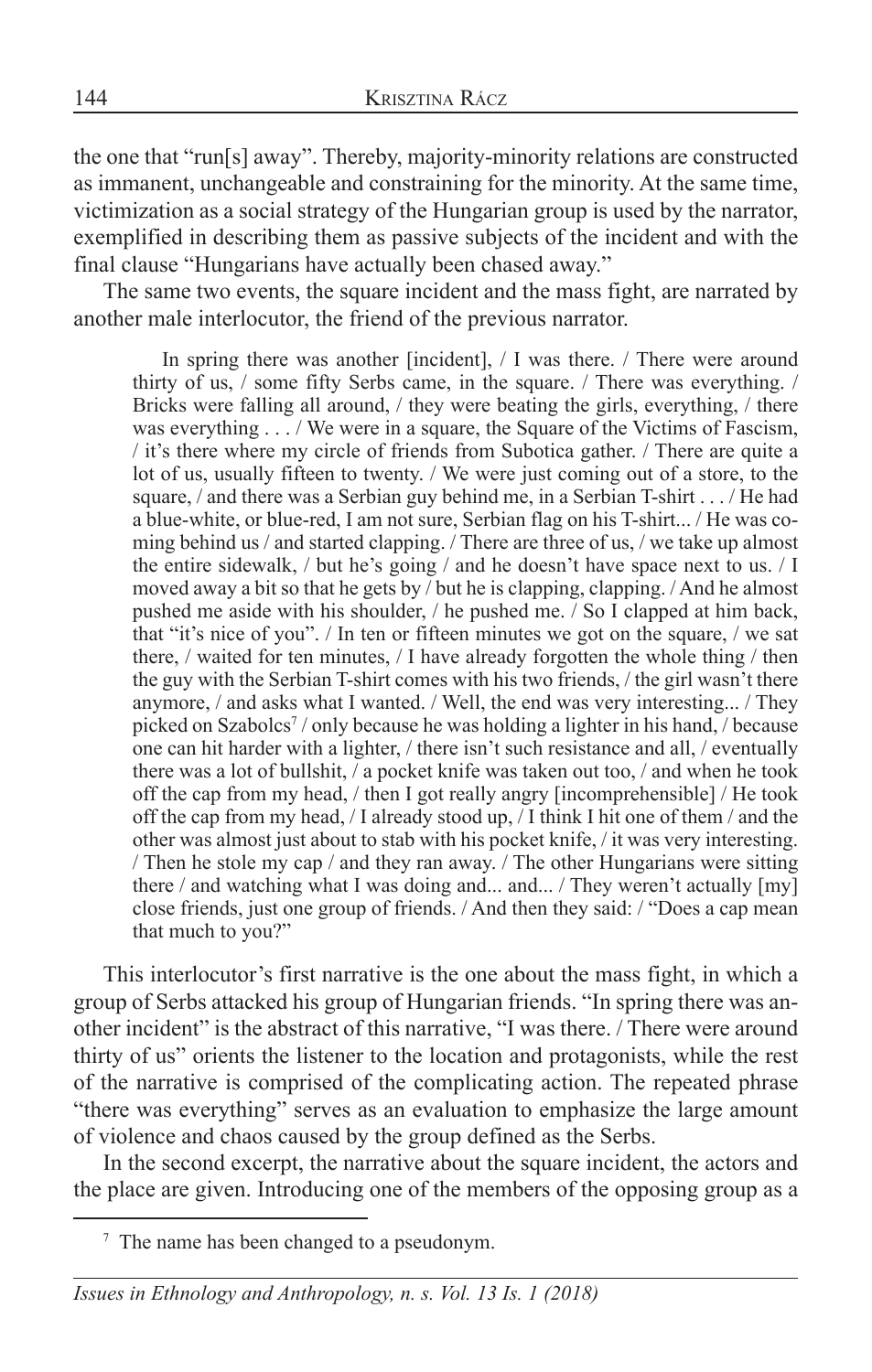person with a Serbian flag on his T-shirt is part of the orientation of the narrative, but also an important detail for the interlocutor that serves to evaluate this person as a Serbian nationalist. Similarly to reiterating the phrase "there was everything", repeating that he was being pushed serves to stress who is to be blamed for the conflict. The evaluative elements of the narrative are: "Well, the end was very interesting" and "it was very interesting", both uttered in ironic tone, while the last part of the excerpt starting with "The other Hungarians were sitting..." is both his evaluation and the resolution of the narrative.

Even though in the narrative it is the Serbs who eventually run away, the Hungarians are not presented as the winners. The narrative is packed with expressions referring to anger, violence, conflict and bullying from the side of the Serbian group. The last sentences of the excerpt in which a group of Hungarians who did not participate in the fight are sitting, watching and making ironic statements about the worth of the interlocutor's cap corresponds to the first interlocutor's characterization of Hungarians: "the Hungarians rather run away in these cases because they don't help each other, so in these cases usually they [the Serbian group] always win". The in-group is constructed by both as innocent victims who are inevitably getting into such conflicts; the fact that made the group of Serbian youngsters leave is attributed to mere luck rather than some sort of joint action or defense of their interests.

Comparing the narrative about the square incident retold by the two interlocutors, the second interlocutor's version has slightly escalated, and some of its elements have changed. The first part of his version of this narrative explores the reason for the fight in much more detail than the first interlocutor's story. In the second narrator's story the course of events is seen as a consequence of what was believed to be a provocation by the other group. The conflict around the first interlocutor's lighter was singled out by both interlocutors as an event that was considered a provocation by the other group. In both narratives, their group's intent to get into a conflict is denied: according to the second interlocutor, clapping was an ironic way of saying "it's nice of you" for pushing him, while his friend's holding a lighter in his hand was falsely interpreted as an object with which he was planning to hit. The conflict escalates in the second interlocutor's narrative with one of the members of the Serbian group taking his cap, which he took as a personal insult, and according to him at that point the incident almost developed into a fight. Eventually, this did not happen, but unlike the first interlocutor, he claims that he probably "hit one of them" and "the other was almost just about to stab with his pocket knife". There are no clear winners and losers in neither of the two versions of the narrative: according to the second interlocutor, he was humiliated when his cap was taken from him, but he "think[s] he hit one of them" and eventually "they [the group of Serbs] ran away". The resolution of his narrative is the cited ironic statement about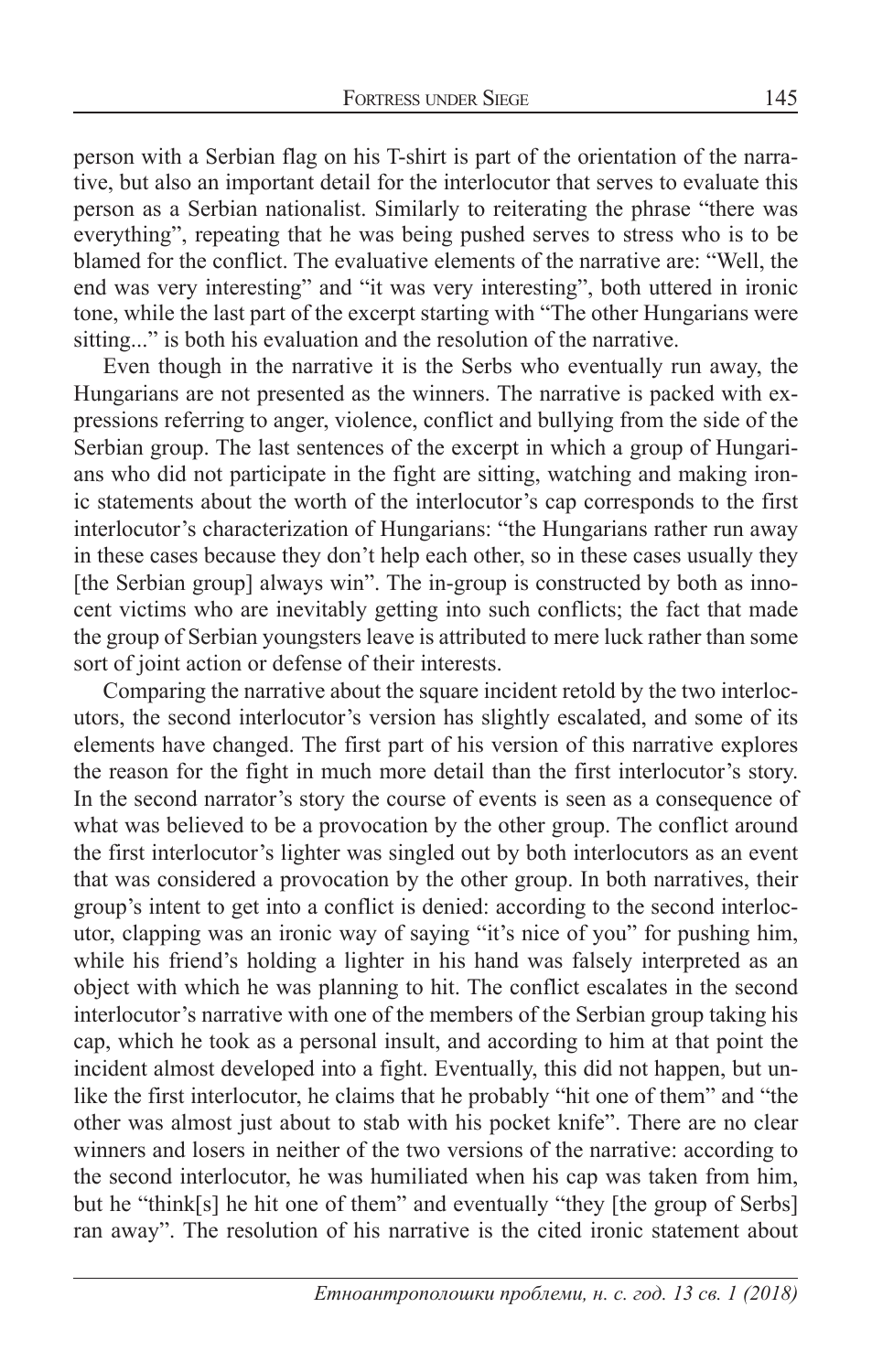the worth of his cap being for him the evidence of the weakness of and lack of solidarity among Hungarian youth in such conflicts.

Similarly to the first portrayal, the second interlocutor does not question the ethnic belonging of the opposing group; in his version it is not only the language that is foregrounded as the signifier of ethnicity but also the way of dressing: a T-shirt with a Serbian flag on it worn by the member of the group who initiated the conflict, which suggests the ethnicity of that group. His narrative is more focused on certain individuals than on the group, with more clauses containing personal pronouns in first or third person singular ("he", "I", "Serbian guy", and "guy with a Serbian T-shirt" and "the other") than the first interlocutor's. This way, the conflict, which the first interlocutor marked as a "very typical" course of events, is personalized and it is attributed a meaning that positions the narrator and his group of friend as the victims of the other group.

A third male interlocutor also characterized his narrative of ethnic conflict, which also took place in Subotica, as "very typical":

We were in a cinema in Szabadka, I mean in a theatre, in Lifka, with people from Palics / and we were waiting for the bus to come. / And it was coming in half an hour or so. / So we bought beer / and we sat on the square to drink beer. / So we were there, / and then suddenly a group of some five... immigrants showed up, / and they were dancing up and down, / and one could see that they are a bit stoned or how to put it. / And then they were there and... / The square is circular, / you know it, don't you? / And there are benches around. / And a fountain in the middle, or something like... a tap. / Whatever. / And we were sitting there, / there were three of us, on one of the benches, / and they were sitting across from us. / And then some four of them showed up, Serbians too, / and they sat there as well. / They sat already closer to us. / Then two more people came, / it was visible that they are a bit more radical... / They sat closer and closer to us, / asked for a cigarette, / we didn't have. / They were visibly getting ready to attack, / but they left eventually.

The orientation is the first four clauses of the excerpt, in which the interlocutor explains the layout of the square where the event took place and the actors of the event, while the time remains unspecified with it being inferred that the event took place in the evening. The interlocutor's evaluative devices "it was visible that they are a both more radical" and "[t]hey were visibly getting ready to attack" provide us with his perspective on the events. The clause "but they left eventually" is the resolution.

The clauses can actually be grouped into describing three separate events, i.e. the group of Hungarian youth's encounter with three separate groups of Serbian youngsters. The part "suddenly a group of some five... immigrants showed up, and they were dancing up and down, and one could see that they are a bit stoned or how to put it" refers to the first group, "then some four of them showed up, Serbians too, and they sat there as well" to the second, and "two more people came . . .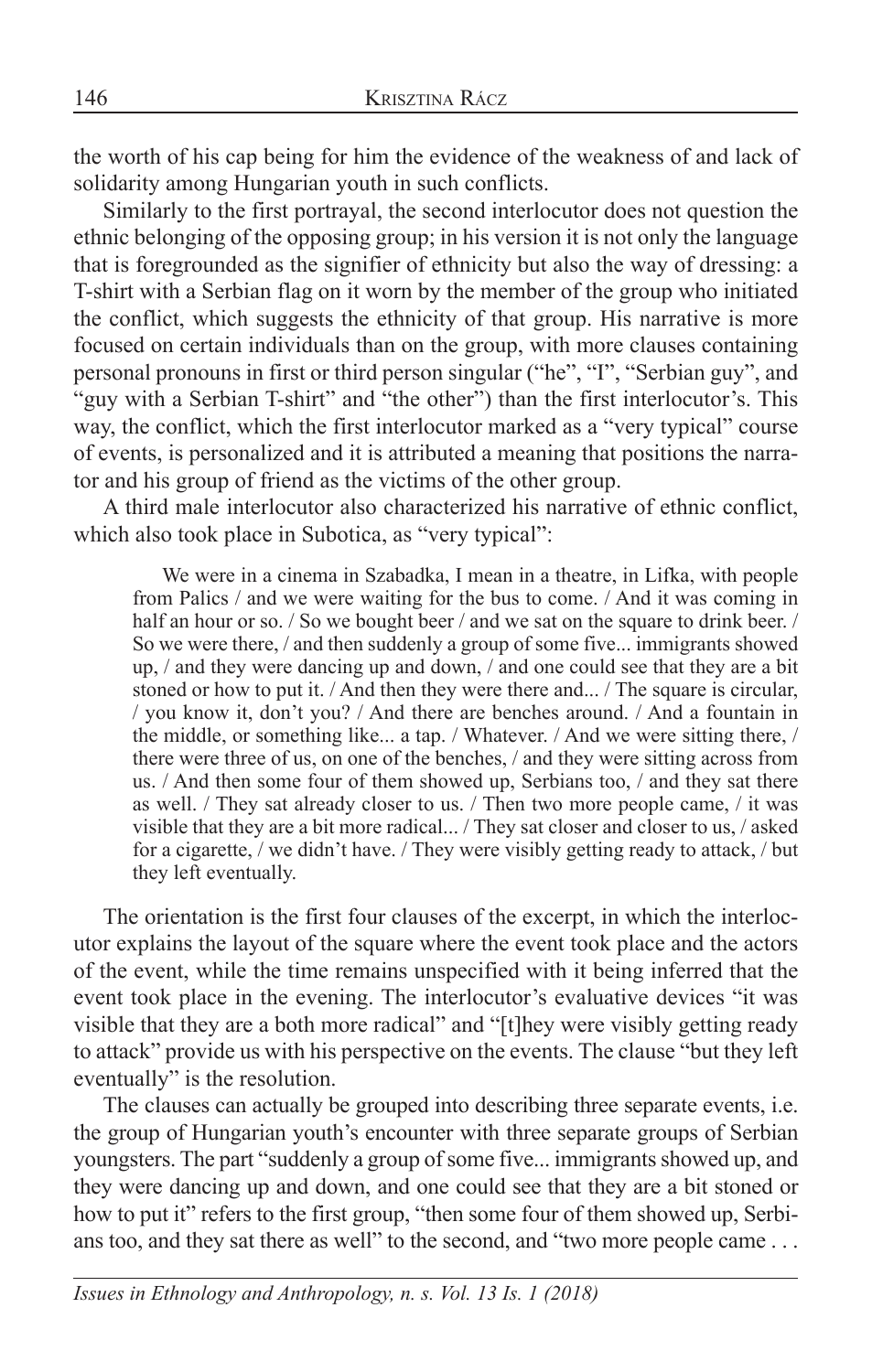They sat closer and closer to us, asked for a cigarette, we didn't have. They were visibly getting ready to attack, but they left eventually" to the third. However, it is the ethnicity of the members of all three groups that homogenizes them such that they are thought of as one homogenous category. Similarly to the previous narratives thus, the "Serbianness" of the other group(s) is taken for granted, and in the evaluation the narrator frames these events as ethnic conflict and violence by making lexical choices and using words such as "radical" and "attack".

Unlike the previous two interlocutors, there is a new way of naming the members of the group the narrator is confronted with: "immigrants" (*bevándorlók*), who, eventually in his narrative become "Serbians too" – the discursive homogenizing is thus even stronger. It is unclear who are the referents of the word "immigrant", whether the refugees of the 1990s from Croatia or Bosnia and Herzegovina, or those who settled in Serbia from Kosovo, or people from other towns in villages who reside in Subotica, and it is also unknown how the interlocutor determined their "immigrant" origin. The word might point to the distinction used in media and in the general public to differentiate between autochthonous and "new-comer" Serbs in Vojvodina discussed above.

The similarity between the above narrative and another ethnically framed conflict reported in the daily *Magyar Szó* is obvious. In the excerpt of the report below the victim of the conflict tells what happened to him:

A larger group arrived to the nearby bench, girls and boys, mixed, there could have been some ten, twelve of them, then they came here, took the Coke from my hand. When I asked them not to drink it all, one of them said that everything is allowed in Serbia, then they left and they came back again. It was obvious that they wanted to provoke us. We were just thinking that unless we wanted to get into trouble we should be leaving, when we heard them speaking about who would beat whom, and then one of them asked if all of us were Hungarians, and when we said yes, one of them ran and hit a friend of mine so strong that they took me off my legs, then they started scoffing and of course fighting broke out<sup>8</sup> (Sztojánovity 2009).

The internalization of these interdiscursive references found in the public and in the media, and the script-like narratives of ethnic conflicts point to the fact that such incidents do not have many discursive repertoires with which to be expressed. Narratives of "Hungarian-bashing" (*magyarverés*), the most common way ethnic conflicts have been conceptualized in the media, is actually the only possible means of framing such fights, and these incidents almost always follow the same pattern: a smaller group of Hungarian youngsters are suddenly surrounded by a bigger group of Serbian-speaking youth, who start provoking them for no obvious reason other than their ethnic identity, inferred by the language they speak. There is rarely any communication between the two groups

<sup>8</sup> Translation from Hungarian by the author.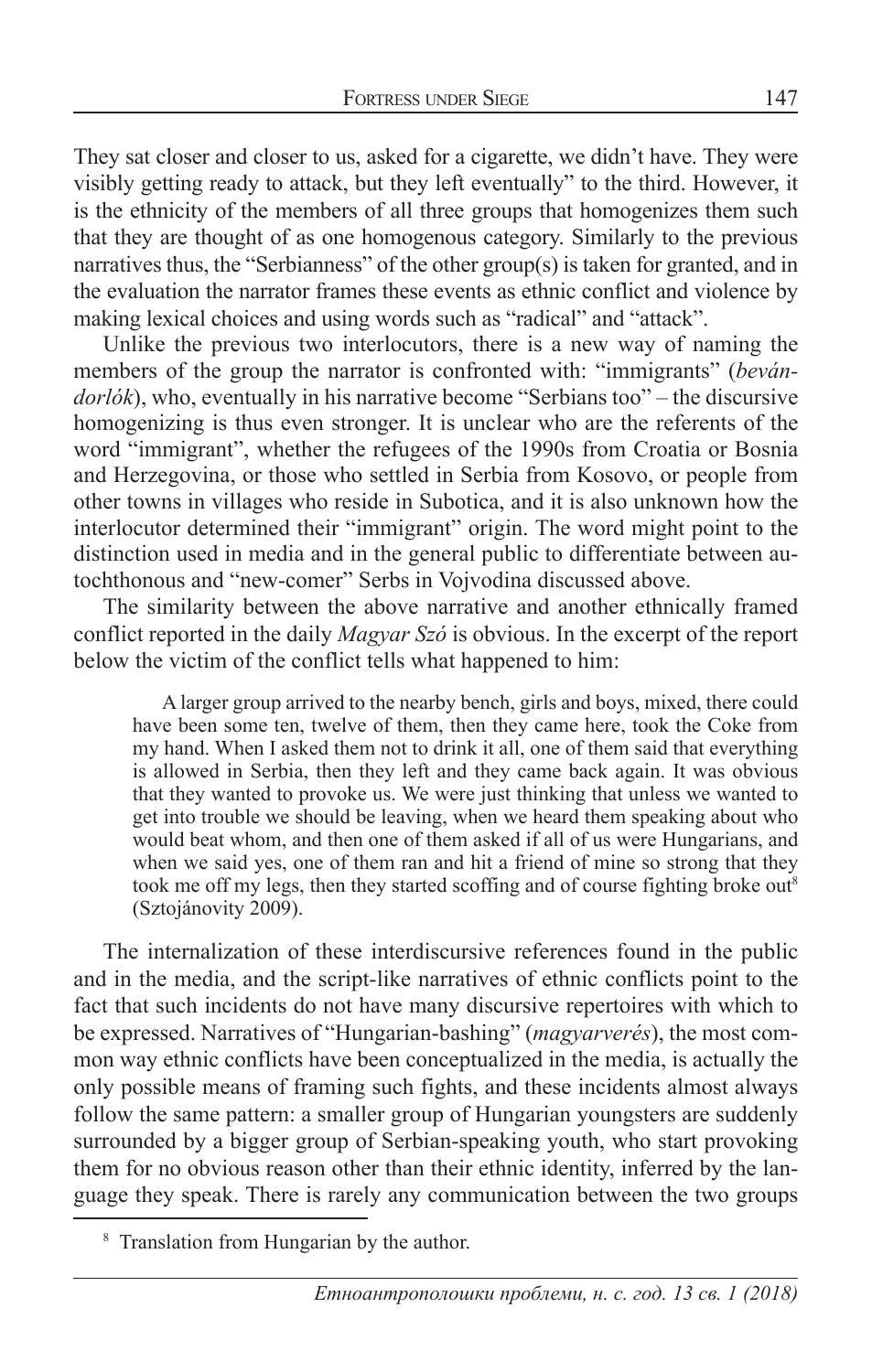other than the Serbian group insulting the Hungarian group, who in turn tries to avoid the escalation of the incident into a physical one. The conflict usually ends with the group of Serbian youngsters leaving without the verbal incidents becoming a physical one, even though those events that are reported by the media often have an ending of physical violence.

The typical scenario of these conflicts is characteristically narrated by young men. Female protagonists, if present in these narratives, play marginal roles. If recounted by female interlocutors, narratives about ethnic incidents are primarily told in the third person plural, are often shorter and have a less developed structure than those narrated by their male peers. They are about two groups defined by their ethnicity (again, most probably inferred by the language spoken by the members of the group) but instead of the "us vs. them" tone, they are rather impersonally told from "the Serbs vs. the Hungarians" perspective. This can be explained by the lack of active participation in the incident, which allows for a more detached view.

Such is the following narrative:

And just then on the bus there were the Hungarians and Serbs again... / They didn't understand each other, or I don't know what. / There was an argument in the back / and they broke the window of the bus / and the police came, / and what happened again? / The Hungarians and the Serbs got into a fight again.

The frequency and the habitual nature of the events retold in this narrative are marked by the adverb "again", pointing to the fact that such events are not single instances. In the narrative, the interlocutor takes a position of looking at the events from the perspective of an outsider and summarizing her view of the events. In this way she partly distances herself from both the Serbian and Hungarian protagonists.

Another narrative by a female interlocutor also tells the events in third person plural:

And they had a fight over something / because they were playing football, the Serbs against the Hungarians. / Well, it turned out as a big problem again / because one was shouting at the other that "you are so clumsy"/ and the other was shouting back that "you are clumsy"/ and then they had a fight because of this, / and in the brake the two boys hit each other.

The first sentence of the excerpt introduces the actors ("the Serbs against the Hungarians") and the activity they were doing ("playing football"). The word "against" constructs the two parties as one opposed to another. Yet, in this narrative, too the female narrator takes an impartial stance and speaks about the two groups in an equally neutral tone. Both the previous and this narrative retell the conflicts the interlocutors were witnessing in a much more detached tone than those by male interlocutors and they blame both parties for the incident.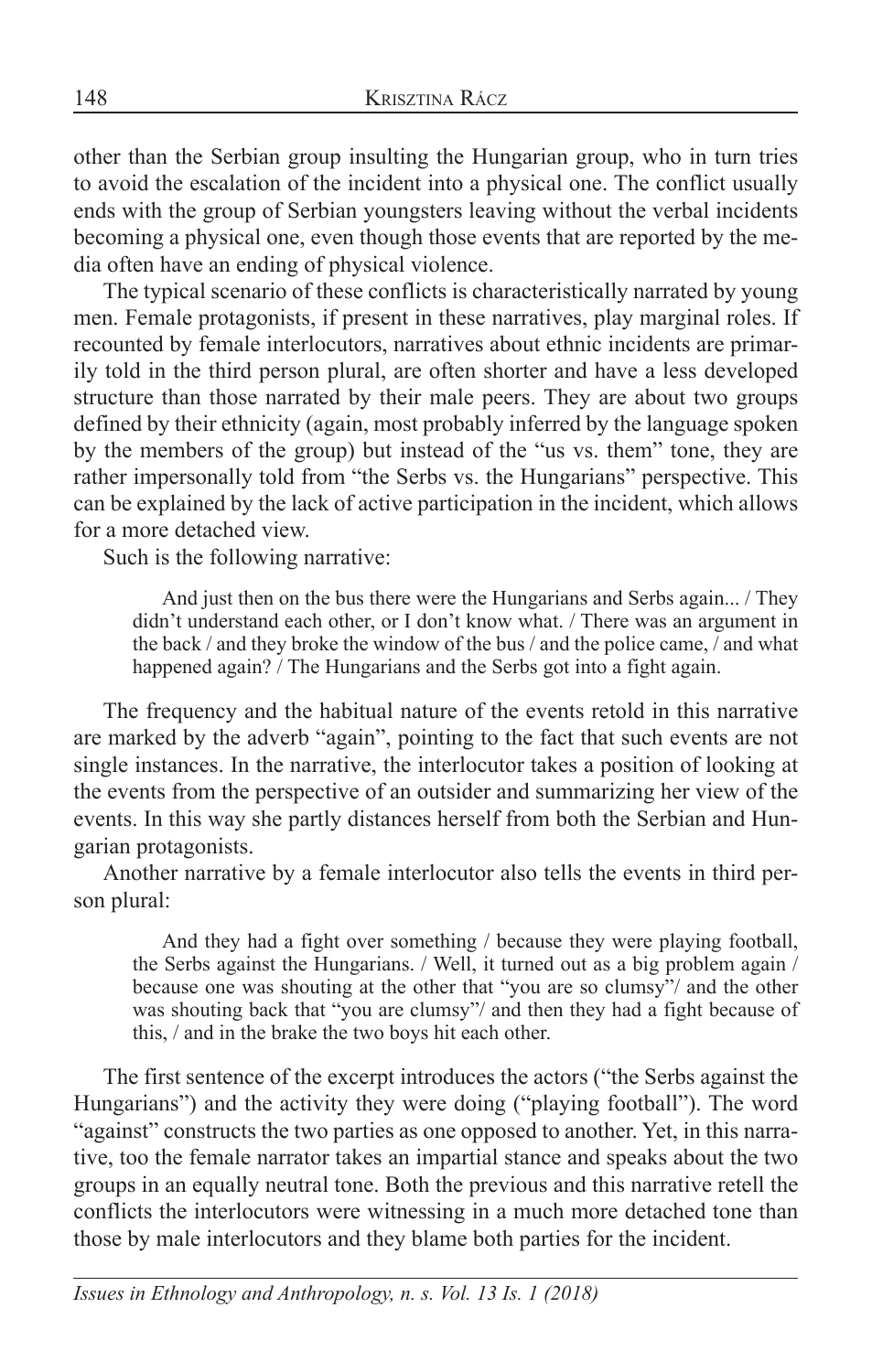The third excerpt of an interview with a female interlocutor is a narrative about her friends and herself being verbally insulted for being Hungarian.

I was walking in the street with Hungarian friends / and someone told them "stupid Hungarians, go to..." in Serbian. / I didn't know how to react to this atrocity. / My mother said that it was good that I didn't say anything back, / or that at most I can politely retort in this kind of situations / so that the person knows that I speak Serbian / and that they are not in a superior position.

In this narrative even though the interlocutor is telling a story about herself and her friends walking in the street together, she sees her friends as the objects of the insult but not herself ("someone told *them*"). The rest of the narrative is the narrator's evaluation in which she accepts the advice of her mother, perceived as a figure of authority, on how to react in such situations. She uses indirect speech to refer to her mother's words. She not only constructs herself as a passive subject in her narrative, but also assumes the position of an invisible narrator. Notably, the knowledge of Serbian in her narrative is presented as a means of acquiring an equal position with members of the majority ("so that the person knows that I speak Serbian / and that they are not in a superior position"); language therefore becomes the most important means of social positioning.

The fourth narrative of a female interlocutor is about a conflict her girlfriend was involved in. Compared to the previous conflicts mainly between male protagonists narrated by female interlocutors, in this narrative the female person who got into a conflict with a Serbian boy has more agency in standing up for herself against ethnically defined insults.

And last year there was some problem / because the girls, my classmates, were walking in the corridors / and the Serbian boys were sitting on the bench / and they stuck their legs out, / and the girls were so involved in talking about shoes and other stupid things / that they didn't pay attention and they tripped. / And this was a very quick-tempered girl / and she turned there / and was already raising her hand. / She didn't want to hit them, / she just raised her hand / and started to yell, so... / in Hungarian she swore at him, but really. / And then this guy started yelling at her/ because, well, he didn't understand what we were telling him, / and then something came out of this... / Well, Hungarians... Serbians can only swear at the Hungarians in Hungarian, / and, well, the Hungarians can only swear in Serbian, nothing else, just this. / We were laughing at this, / but then what happened was that the guy stood up / and hit the girl. / And then from this... The girl immediately went to the school psychologist / and then she announced that this and this had happened, / and demanded that they do something about it. / And then later I think on the bus there was... they got into a fight.

As in the male interlocutors' narratives, provocation from the side of the in-group is denied in the above narrative ("She didn't want to hit them, / she just raised her hand"*)*, however, swearing at each other and offensive verbal exchanges between Serbs and Hungarian are perceived as normal, even amusing,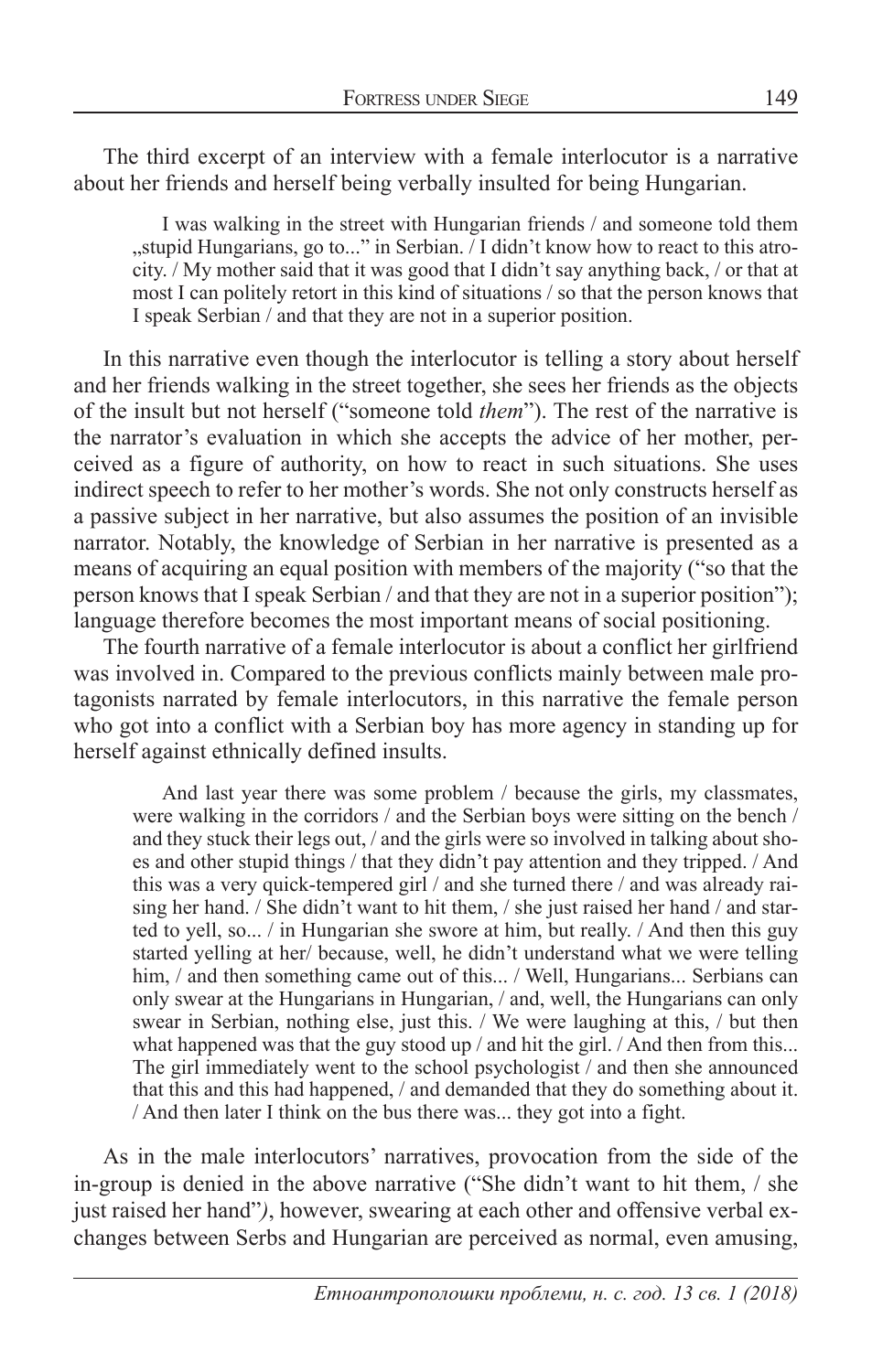which can be interpreted in the interlocutor's mitigation: describing a typically occurring conflict in humorous and casual tone. Yet, the occurrence of physical violence is evaluated as unacceptable and reported to the school psychologist, asking for the violent actors to be punished. Thus in this interlocutor's narrative, although both are grounded in ethnicity, verbal insults are normalized, while physical violence is seen as a form of conflict that is considered unacceptable.

## **Conclusions**

I have discussed interethnic conflicts and the experience of discrimination with a critical discourse analytical method, relying on Labov's definition of narratives (1976). The above narratives can be seen as strategies for expressing and constructing a common content, that of conflicts perceived to happen on ethnic grounds. I have pointed out and interpreted the elements of the narratives, exploring the ways in which the experience of such events is constructed and retold. In all the narratives the identification of the conflict as ethnic as well as the delineation of the ethnicity of the members of the in-group and the out-group are seen as essentially stable and determinable based on self-identification (in case of Hungarians) and on language and outer characteristics connected to ethnicity (in case of Serbs).

In most of the above narratives, minority status is experienced as a social stigma, an attribute that is discredited and rejected in society, leaving a lasting negative effect on the identity of the stigmatized person (Goffman 1963). In response to this stigma, social experiences are constructed along the lines of what Bauman describes as a metaphor of a fortress under siege in need of defense:

[p]rofound or trifling, salient or hardly noticeable cultural differences are used as building materials in the frenzied construction of defensive walls and missile launching pads. 'Culture' becomes a synonym for a besieged fortress, and in fortresses under siege the inhabitants are required to manifest their unswerving loyalty daily and to abstain from any hob-nobbing with outsiders. 'Defence of the community' must take precedence over all other commitments. Sitting at the same table with 'the aliens', rubbing shoulders while visiting the same places, not to mention falling in love and marrying across the community's borders, are signs of treachery and reasons for ostracism and banishment. Communities so constructed become expedients aimed principally at the perpetuation of division, separation, isolation and estrangement (Bauman 2011, 141–142).

Time, space and social relations are ethnically defined, and the Other is seen as a threat. It is the minority status makes ethnic identity marked (Brubaker et al. 2006) and therefore more salient than other components of personal identities. In general, minority youth in South-East Europe are facing a "triple transition": what Tomanović (Tomanović 2012) calls the "double transition" to adulthood as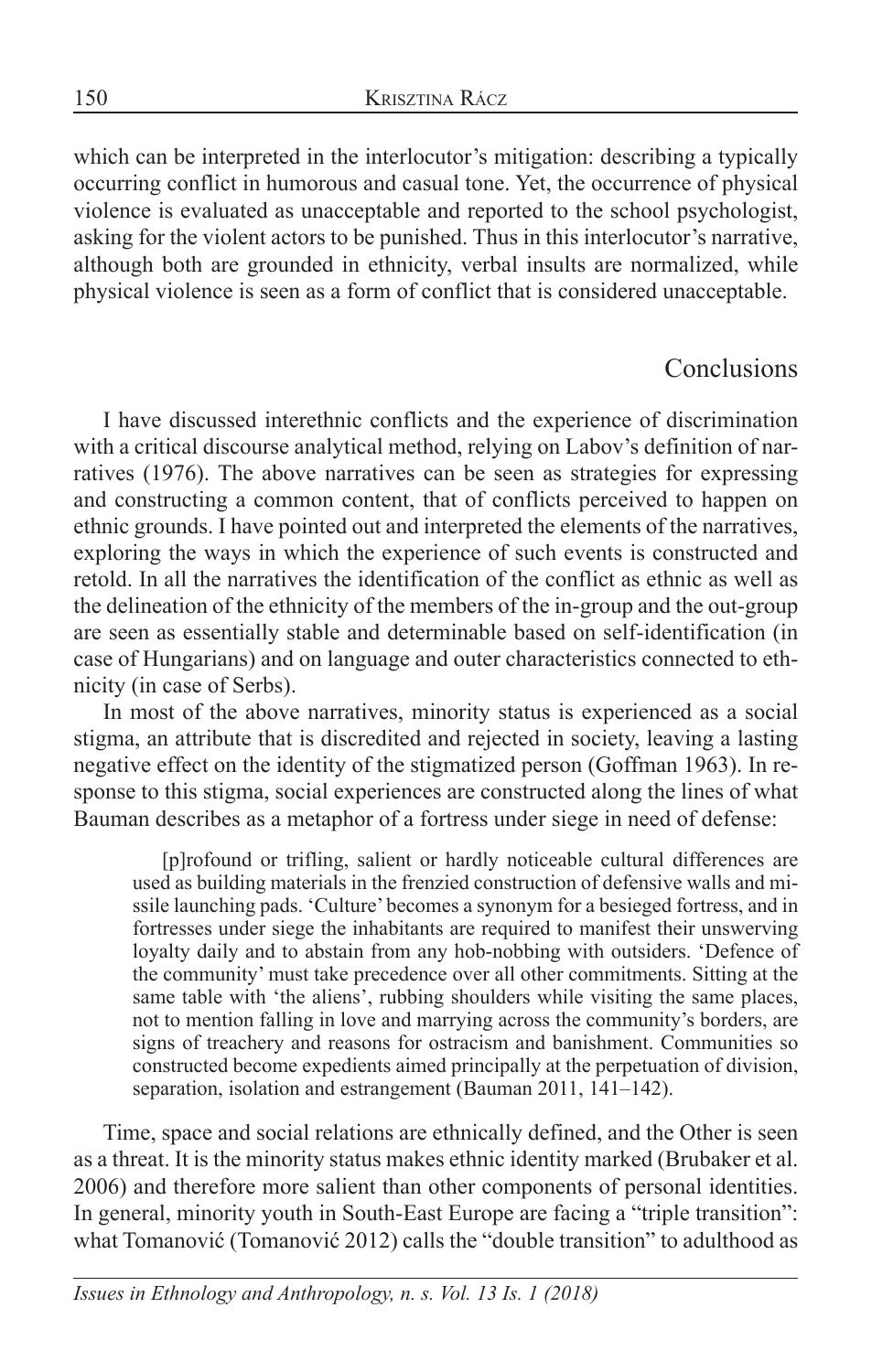a generational experience for all youth worldwide, and the consequences of the socio-economic transition of their respective countries, such as precarity, poverty, few job opportunities, scarce housing, inadequate social security, are even heightened by the additional factor that minority status triggers and become a triple transition.

In the quoted narratives, the incidents mentioned happen in public spaces: in the street, on the square, on the bus, in the school hallway, etc. Interlocutors perceive these spaces as localities that are seemingly ethnically neutral, but which are dominated by the Serbian ethnic majority in terms of language and culture. Conversely, they see themselves and their group as sufferers of an unequal power structure with limited agency. Such experiences and narratives of them contribute to Hungarian language and culture being withdrawn into the private sphere, into the "safe spaces" of the family, the group of Hungarian friends, the classroom of the Hungarian stream at school and the dominantly Hungarian villages and small-towns of Vojvodina. This in turn leads to the confinement to the "Hungarian world" (Brubaker et al. 2006) and the limited opportunities it offers.

In the above narratives, there is a clear gender-based differentiation: while narratives by male construct conflicts as "Hungarian-bashing" that (almost) took place, female narrators depict incidents in more neutral tone. Regardless of whether the narratives are told by male or female interlocutors, in first person singular or plural by one of their actors, or in third person plural by someone witnessing the conflict, they follow a similar script in which the Serbian group is portrayed as perpetrators and the Hungarian group as innocent victims. This is the main discursive frame in which ethnic conflicts are discussed in the media and in official discourses and in turn the most available to refer to when narrating the experience of conflicts perceived as ethnically based. Conversely, the omnipresent narrative of "Hungarian-bashing" and threat serves to justify the (self-)segregation and self-victimization of the minority group. Finally, I argue that these script-like narratives are symptomatic of the community's understanding of not only ethnic conflicts but also multiculturalism in Vojvodina in general: a construction of interethnic relations that centers around conflict and its avoidance.

#### **References**

- Badis, Róbert. 2008. "A vajdasági magyarság identitásstratégiái". In *Bennünk élő múltjaink. Történelmi tudat –– kulturális emlékezet*, eds. Richárd Papp and László Szarka, 319–327. Zenta: Vajdasági Magyar Művelődési Intézet.
- Bakhtin, Mikhail. 1981. *The Dialogic Imagination: Four Essays*. Austin: University of Texas Press.
- Bauman, Zygmunt. 2011. *Community: Seeking Safety in an Insecure World*. Cambridge: Polity Press.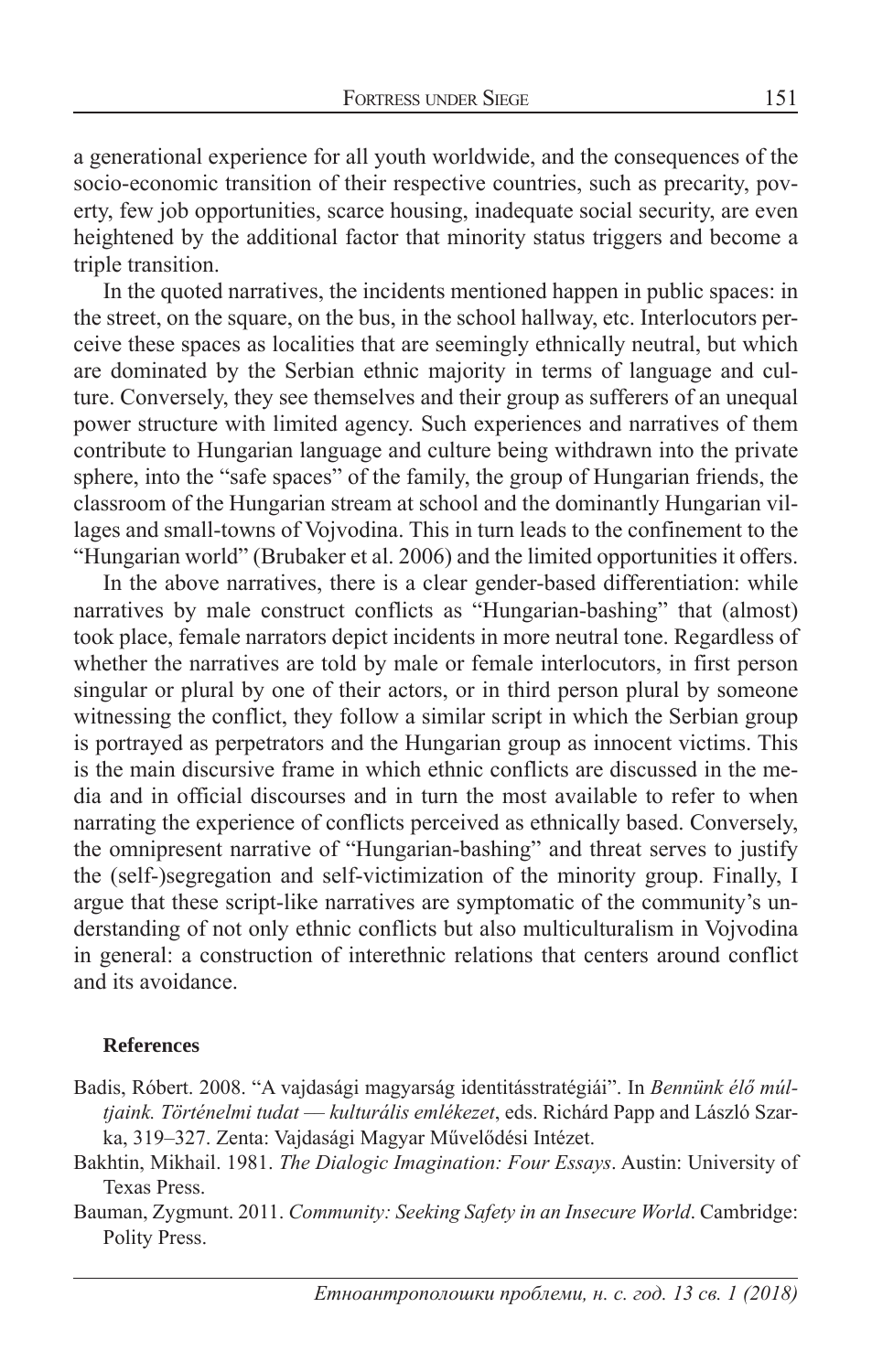- B.M. 2013. Incidenti u Bečeju: Međuetnički incidenti ili tuča? *Bečejske novine* 8 February.
- Brubaker, Rogers et al. 2006. *Nationalist Politics and Everyday Ethnicity in a Transylvanian Town*. Princeton: Princeton University Press.
- Diósi, Árpád. 2008. Újabb magyarverés Szabadkán. *Magyar Szó* 28 October.
- Fehér, Rózsa. 3013. Verekedés volt Óbecsén (is). *Magyar Szó* 4 February.
- Feischmidt, Margit. 1997. "Multikulturalizmus. Kultúra, identitás és politika új diskurzusa". In *Multikulturalizmus*, ed. Margit Feischmidt, 6–28. Budapest: Ozirisz Kiadó; Láthatatlan Kollégium.
- Fox, Jon E. and Cynthia Miller-Idriss. 2008. Everyday Nationhood. *Ethnicities* 8 (4): 536–563.
- Gábrity Molnár, Irén. 2008. "A délvidéki identitástudat nyomában". In *Bennünk élő múltjaink. Történelmi tudat –– kulturális emlékezet*, eds. Richárd Papp and László Szarka, 307–318. Zenta: Vajdasági Magyar Művelődési Intézet.
- Geertz, Clifford. 1973. *The Interpretation of Cultures*. New York: Basic Books.
- Góbor, Béla. 2010. Méltó büntetetést a gyűlöletszítóknak! *Magyar Szó* 28 January.
- Goffman, Erving. 1963. *Stigma: Notes on the Management of Spoiled Identity*. New York: Simon & Schuster.
- Ilić Vladimir and Miroslav Keveždi. 2012. *Temerin sadašnjost ili budućnost Vojvodine*. Zrenjanin: Centar za razvoj civilnog društva.
- Jevtić, Željka. 2004. Koriste slabost Srbije. *Blic* 23 August.
- Krek, Maja. 2016. Nacionalizam mladih Mađara i Srba u Temerinu u uporednom kontekstu – poređenje sa dosadašnjim istraživanjima nacionalizma kod srpske i mađarske omladine u Srbiji. *Antropologija* 16 (1): 9–32.
- Krupat, Arnold. 1992. *Ethnocriticism: Ethnography, History, Literature*. Berkley: University of California Press.
- Labov, William. 1976. *Language in the Inner City. Studies in the Black English Vernacular*. Oxford: Blackwell.
- Labov, William. 1999. "The Transformation of Experience in Narrative". In *The Discourse Reader*, eds. Adam Jaworski and Nikolas Coupland, 221–235. London; New York: Routledge.
- Labov, William and Joshua Waletzky. 2003. "Narrative Analysis: Oral Versions of Personal Experience." In *Sociolinguistics: The Essential Readings*, eds. Christina Bratt Paulson and Richard Tucker, 74–104. Malden: Blackwell.
- Lindstrom, Nicole. 2003. Between Europe and the Balkans: Mapping Slovenia and Croatia's "Return to Europe" in the 1990s. *Dialectical Anthology* 27 (3–4): 1–17.
- Marković, Aleksandra. 2013. Socijalni aspekti etničkih sukoba u Temerinu. *Sociologija* 55 (1): 69–90.
- Mishler, Elliot G. 1986. *Research Interviewing: Context and Narrative*. Cambridge: Harvard University Press.
- Nagy, Imre and Patrik Tátrai. 2013. A migráció hatása Temerin népességnövekedésére és etnikai szerkezetének átalkulására. *Tér és Társadalom* 27 (2): 134–146.

Polanyi, Livia. 1979. So What's The Point? *Semiotica* 25 (3–4): 207–241.

Radivojević, Radoš and Tijana Vučević. 2008. Međuetnički odnosi u školama Vojvodine. *Sociološki godišnjak* 3: 207–229.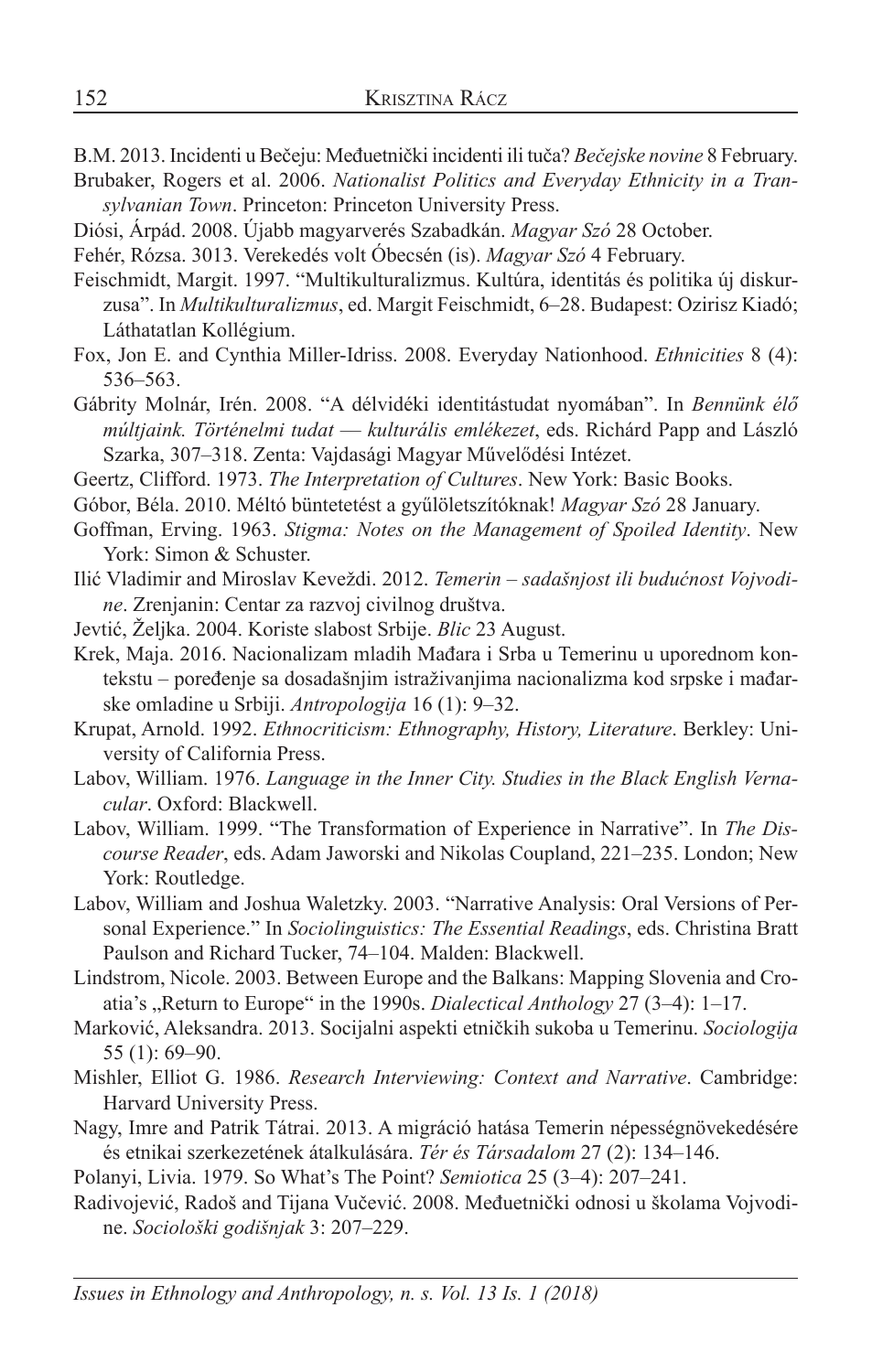Ricoeur, Paul. 1992. *Oneself as Another*. Chicago: University of Chicago Press.

- Ristić, Dušan, Imre Nagy and Saša Kicošev. 2013. Szerb menekültek Temerinben: identitás és integráció. *Tér és Társadalom* 27 (2): 147–158.
- Ristić, Dušan, Imre Nagy and Saša Kicošev. 2013a. "Hely" és identitás. Egy temerini középiskolások körében végzett vizsgálat tanulságai. *Tér és Társadalom* 27 (2): 159–170.
- Schegloff, Emanuel A. 2003. ""Narrative Analysis" Thirty Years Later". In: *Sociolinguistics. The Essential Readings*, eds. Christine Bratt Paulston and G. Richard Tucker, 105–113. Hoboken: Wiley-Blackwell.
- *Stanovništvo prema nacionalnoj pripadnosti i polu, po opštinama i gradovima*. 2012. Rebublika Srbija – Republički zavod za statistiku. Available at: http://popis2011. stat.rs/?page\_id=2162 (Accessed June 14, 2017).f
- Sztojánovity, Lívia. 2009. Szerbiában mindent szabad! *Magyar Szó* 14 September.
- Sztojánovity, Lívia. 2012. Megvertek egy magyar fiatalembert Szabadkán. *Magyar Szó* 23 December.
- Taylor, Charles. 1992. *Multiculturalism and the Politics of Recognition*. Princeton: Princeton University Press.
- Tomanović, Smiljka. 2012. "Young People in Serbia: A Review of Two Decades". In *1989 –– Young People and Social Change After the Fall of the Berlin Wall*, eds. Carmen Leccardi, Carles Feixa, Siyka Kovacheva, Herwig Reiter and Tatjana Sekulić. Strasbourg: Council of Europe.
- Vékás, János. 2008. "A vajdaság mint emlék és modell –– Jugoszlávia nélkül?" In *Bennünk élő múltjaink. Történelmi tudat –– kulturális emlékezet*, eds. Richárd Papp and László Szarka, 225–249. Zenta: Vajdasági Magyar Művelődési Intézet.
- Wodak, Ruth, Rudolf de Cillia, Martin Reisigl and Karin Liebhart. 2009. *The Discuriisve Construction of National Identity*. Edinburgh: Edinburgh University Press.

Krisztina Rácz Institut za filozofiju i društvenu teoriju, Beograd

#### *Tvrđava pod opsadom: narativi o etničkim sukobima i diskriminaciji među mađarskom omladinom u Vojvodini*

Ovaj članak analizira narative o etničkim sukobima među mađarskom i srpskom omladinom u Vojvodini. Ova iskustva su saopštena od strane mladih Mađara iz Malog Iđoša u oblasti Centralne Bačke u intervjuima sa autorom ovog članka i izvodi iz transkripta su analizirani u skaldu sa labovskom sociolingvističkom šemom. U njoj se tvrdi da narativne strukture variraju prema polu sagovornika; međutim, svi narativi pokazuju sličnost kada je reč o pozicioniranju protagonista takvih događaja kao počinioca i predmeta stradanja. Takođe, narativi su veoma nalik scenariju, što sugeriše manjak raznolikosti u dostupnim diskurzivnim okvirima za saopštavanje iskustva konfklikta koji su percipirani